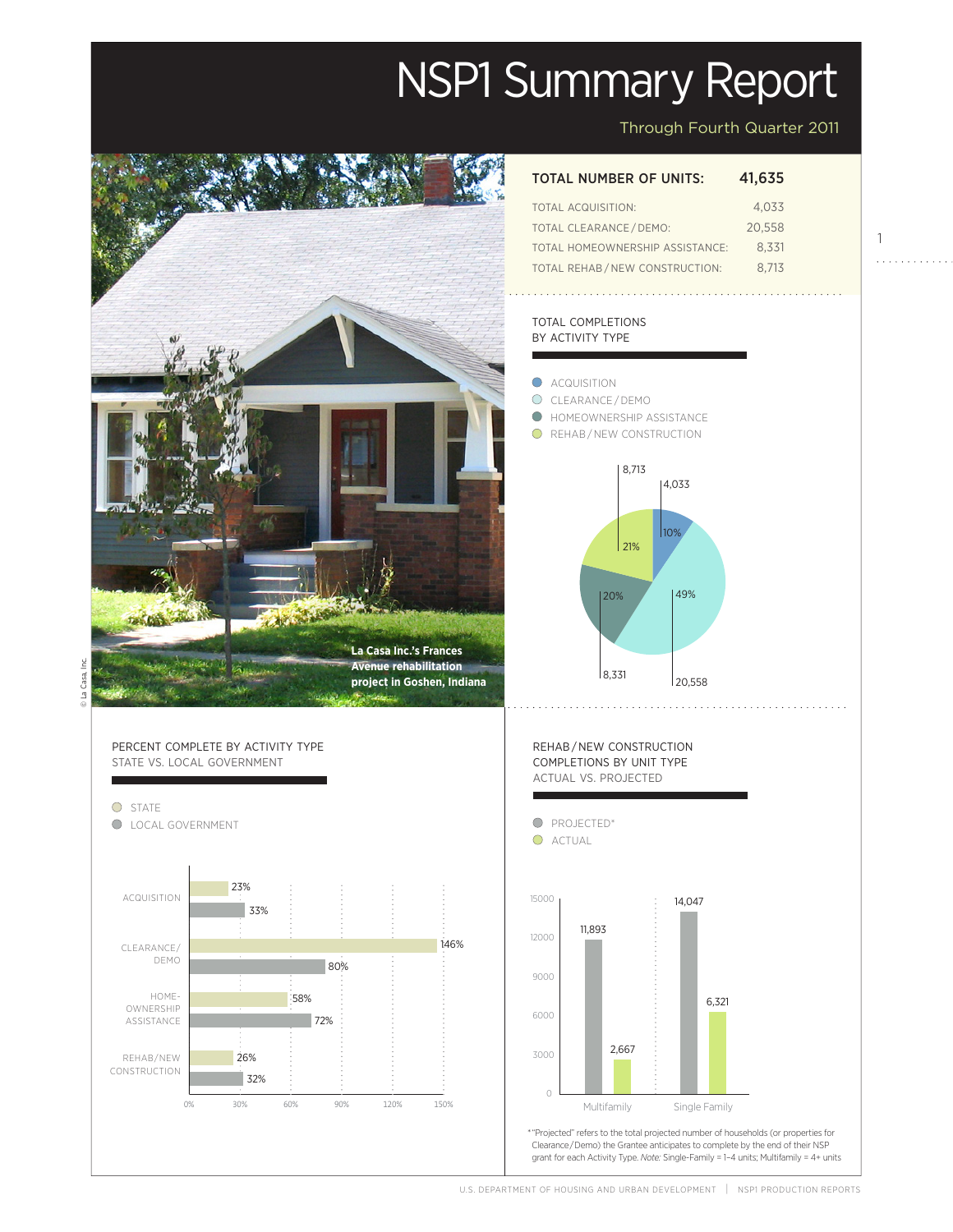58%

#### STATE VS. LOCAL COMPLETIONS ACTUAL VS. PROJECTED



#### COMPLETED UNITS BY ACTIVITY TYPE AND NATIONAL OBJECTIVES

| GRANTEE                    | <b>ACQUISITION</b>   | CLEARANCE/<br>DEMO | HOME-<br>OWNERSHIP<br>ASSISTANCE | REHAB/<br>NEW<br>CONSTRUCTION    | TOTAL                          |
|----------------------------|----------------------|--------------------|----------------------------------|----------------------------------|--------------------------------|
| Adams County, CO           | 8                    |                    | 3                                | 0                                | 11                             |
| LMMI                       | 8                    |                    | 3                                | $\Omega$                         | 11                             |
| Akron, OH                  | 0                    | 218                |                                  | 12                               | 230                            |
| <b>LH25</b><br>LMMI        | $\circ$<br>$\Omega$  | 22<br>196          |                                  | 5<br>$\overline{7}$              | 27<br>203                      |
| Alameda County, CA         | 8                    |                    |                                  |                                  | 8                              |
| <b>LH25</b><br><b>LMMI</b> | 3<br>5               |                    |                                  |                                  | 3<br>5                         |
| Alaska State Program       | 15                   | 2                  | 0                                | 76                               | 93                             |
| <b>LH25</b><br><b>LMMI</b> | 5<br>10 <sup>°</sup> | $\overline{2}$     | $\circ$<br>$\Omega$              | 9<br>67                          | 14<br>79                       |
| Allegheny County, PA       |                      | 170                |                                  | 2                                | 172                            |
| <b>LH25</b><br><b>LMMI</b> |                      | 170                |                                  | $\overline{0}$<br>$\overline{2}$ | $\mathbf{O}$<br>172            |
| Allentown, PA              | $\Omega$             | 4                  |                                  | 1                                | 5                              |
| <b>LH25</b><br><b>LMMI</b> | $\circ$              | $\overline{4}$     |                                  |                                  | $\mathbf{1}$<br>$\overline{4}$ |

. . . . . . . . .

6,321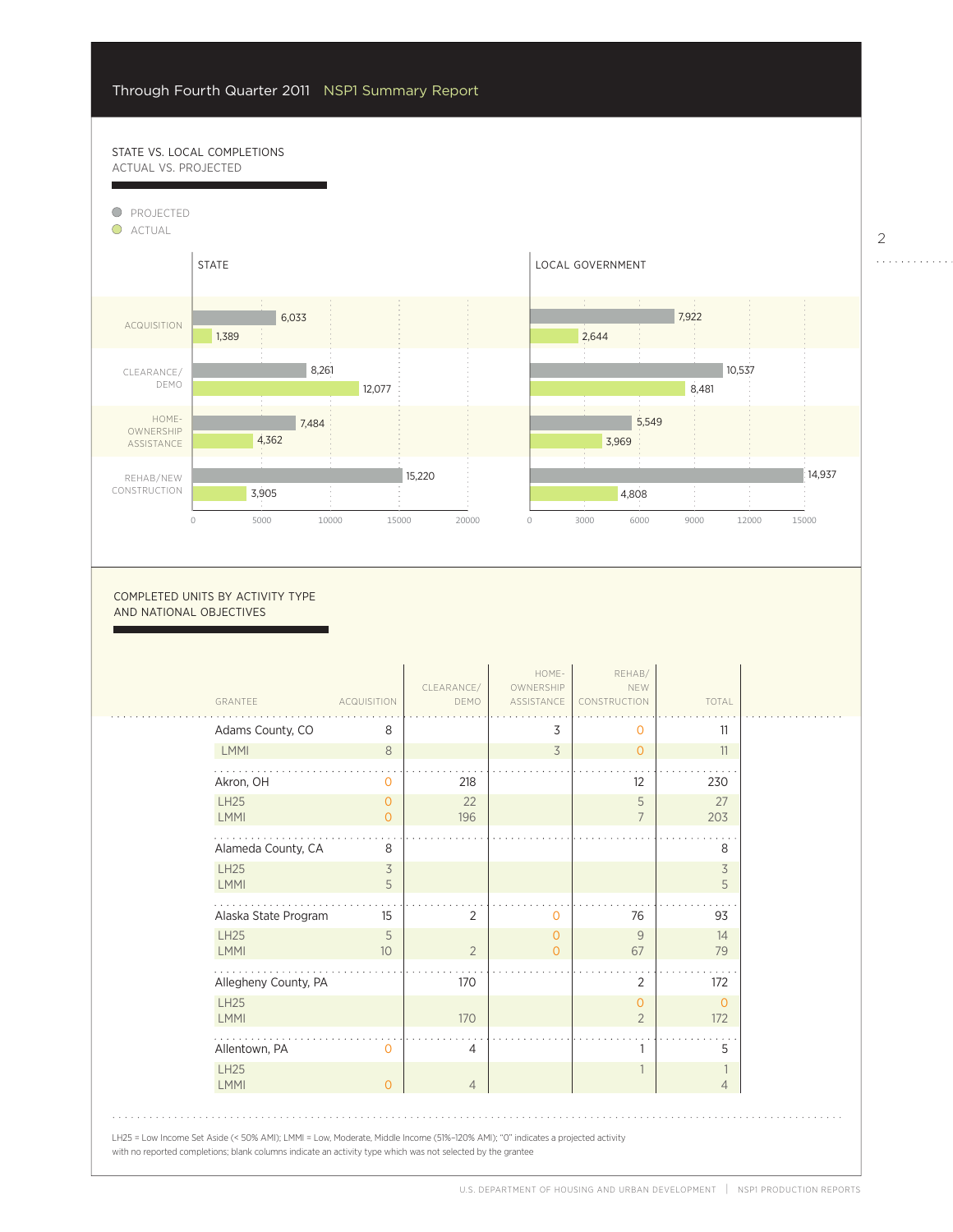$\sim$  .

 $\sim$  .

| American Samoa                                                                                                                                                                                                                                                                                                                                           |                                       | 1                                |                          | 1                             | $\overline{2}$                 |
|----------------------------------------------------------------------------------------------------------------------------------------------------------------------------------------------------------------------------------------------------------------------------------------------------------------------------------------------------------|---------------------------------------|----------------------------------|--------------------------|-------------------------------|--------------------------------|
| LH25<br>LMMI                                                                                                                                                                                                                                                                                                                                             |                                       | $\mathbf{1}$                     |                          | 1                             | $\overline{1}$<br>$\mathbf{1}$ |
| Anaheim, CA                                                                                                                                                                                                                                                                                                                                              | 0                                     |                                  | 34                       | $\mathbf 0$                   | 34                             |
| LH25<br>LMMI                                                                                                                                                                                                                                                                                                                                             | $\mathsf{O}\xspace$<br>$\overline{O}$ |                                  | 34                       | $\overline{O}$                | $\overline{0}$<br>34           |
| .<br>Anderson, IN                                                                                                                                                                                                                                                                                                                                        | $\mathbf 0$                           | 54                               | $\overline{0}$           | 17                            | 71                             |
| <b>LH25</b><br>LMMI                                                                                                                                                                                                                                                                                                                                      | $\overline{O}$<br>$\overline{0}$      | 54                               | $\mathsf{O}\xspace$      | 12<br>5                       | 12<br>59                       |
| Anoka County, MN                                                                                                                                                                                                                                                                                                                                         | 3                                     | 5                                | 2                        | 10                            | 20                             |
| LH25<br>LMMI                                                                                                                                                                                                                                                                                                                                             | $\overline{0}$<br>3                   | 5                                | $\overline{c}$           | $\overline{4}$<br>6           | $\overline{4}$<br>16           |
| Antioch, CA                                                                                                                                                                                                                                                                                                                                              |                                       |                                  |                          | 9                             | 9                              |
| LH25<br>LMMI                                                                                                                                                                                                                                                                                                                                             |                                       |                                  |                          | $\overline{\mathcal{S}}$<br>6 | $\overline{3}$<br>6            |
| $\frac{1}{2} \left( \begin{array}{ccc} 1 & 0 & 0 & 0 \\ 0 & 0 & 0 & 0 \\ 0 & 0 & 0 & 0 \\ 0 & 0 & 0 & 0 \\ 0 & 0 & 0 & 0 \\ 0 & 0 & 0 & 0 \\ 0 & 0 & 0 & 0 \\ 0 & 0 & 0 & 0 \\ 0 & 0 & 0 & 0 \\ 0 & 0 & 0 & 0 \\ 0 & 0 & 0 & 0 & 0 \\ 0 & 0 & 0 & 0 & 0 \\ 0 & 0 & 0 & 0 & 0 \\ 0 & 0 & 0 & 0 & 0 \\ 0 & 0 & 0 & 0 & 0 \\ 0 & 0 & 0$<br>Apple Valley, CA | 0                                     |                                  | 29                       |                               | 29                             |
| LH25<br><b>LMMI</b>                                                                                                                                                                                                                                                                                                                                      | $\overline{O}$                        |                                  | $\mathsf{O}$<br>29       |                               | $\overline{0}$<br>29           |
| Arizona State Program                                                                                                                                                                                                                                                                                                                                    | $\mathbf{O}$                          |                                  | 901                      | 24                            | 925                            |
| LH25<br><b>LMMI</b>                                                                                                                                                                                                                                                                                                                                      | $\mathbf{O}$                          |                                  | 46<br>855                | 24                            | 70<br>855                      |
| .<br>Arlington, TX                                                                                                                                                                                                                                                                                                                                       | 7                                     | 0                                | 25                       |                               | 32                             |
| LH25<br><b>LMMI</b>                                                                                                                                                                                                                                                                                                                                      | $\mathsf{O}\xspace$<br>$\overline{7}$ | $\overline{O}$<br>$\overline{O}$ | $\overline{7}$<br>$18\,$ |                               | $\overline{7}$<br>25           |
| Atlanta, GA                                                                                                                                                                                                                                                                                                                                              | $\overline{2}$                        | 16                               | $\overline{2}$           | 49                            | 69                             |
| <b>LH25</b><br>LMMI                                                                                                                                                                                                                                                                                                                                      | $\overline{c}$<br>$\overline{O}$      | 16                               | $\overline{2}$           | 22<br>27                      | 24<br>45                       |
| Augusta, GA                                                                                                                                                                                                                                                                                                                                              | 1                                     |                                  | $\mathsf{O}\xspace$      | 12                            | 13                             |
| LH25<br><b>LMMI</b>                                                                                                                                                                                                                                                                                                                                      |                                       |                                  | $\circ$                  | $\circ$<br>12                 | $\mathsf{O}\xspace$<br>13      |
| Aurora, CO<br>LH25                                                                                                                                                                                                                                                                                                                                       | 51                                    |                                  | $\mathsf{O}$             | 12                            | 63<br>42                       |
| LMMI                                                                                                                                                                                                                                                                                                                                                     | 30<br>21                              |                                  | $\mathsf{O}\xspace$      | 12<br>$\circ$                 | 21                             |
| $\varphi$ is a set of<br>Aurora, IL<br>LH25                                                                                                                                                                                                                                                                                                              | $\overline{4}$<br>$\overline{2}$      | $\mathbf 0$                      | . .<br>$\sqrt{2}$        |                               | 6<br>$\overline{2}$            |
| LMMI                                                                                                                                                                                                                                                                                                                                                     | $\overline{2}$                        | $\overline{O}$                   | $\overline{2}$           |                               | $\overline{4}$                 |

LH25 = Low Income Set Aside (< 50% AMI); LMMI = Low, Moderate, Middle Income (51%–120% AMI); "0" indicates a projected activity with no reported completions; blank columns indicate an activity type which was not selected by the grantee

3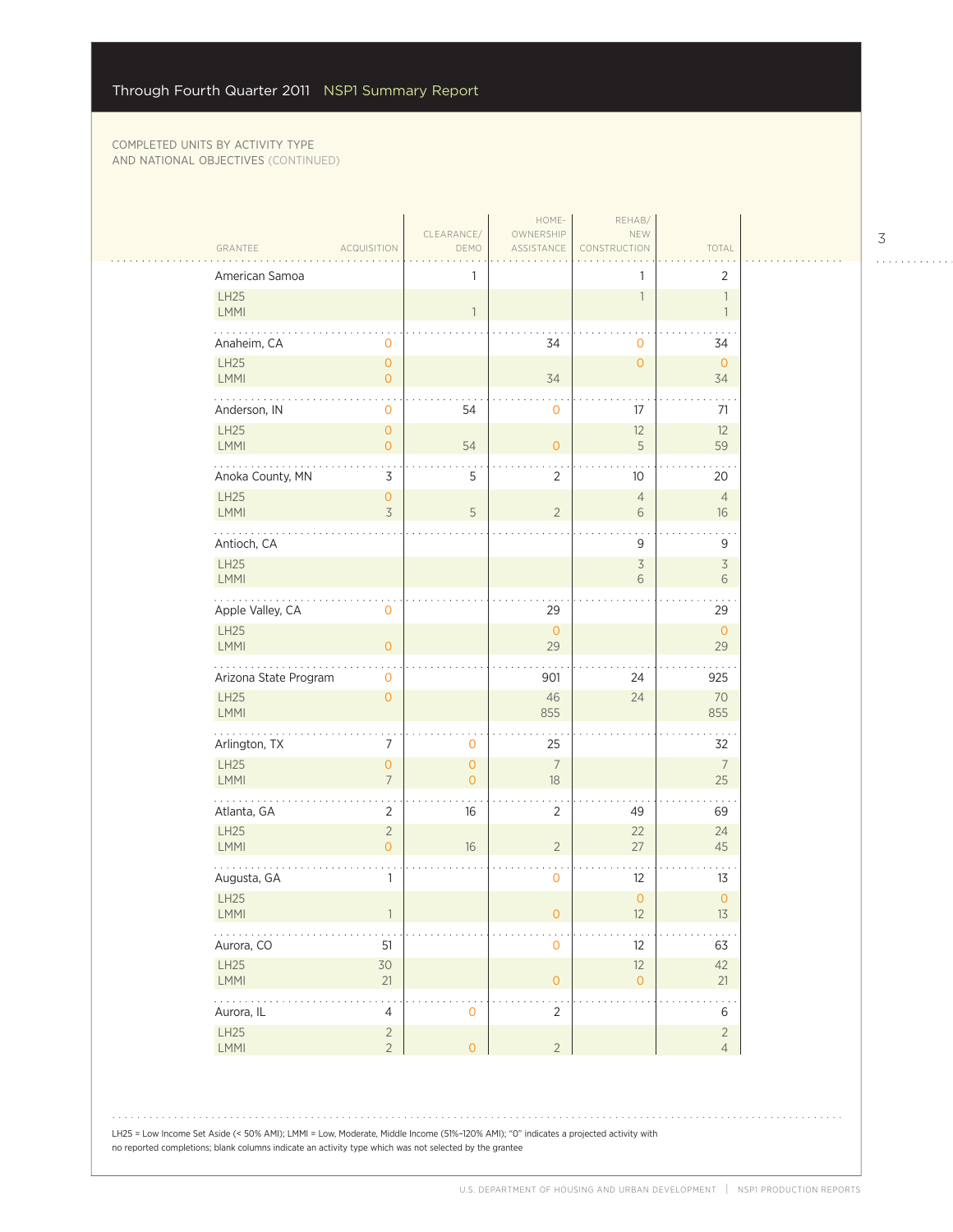| GRANTEE                        | <b>ACQUISITION</b>             | CLEARANCE/<br>DEMO       | OWNERSHIP<br>ASSISTANCE               | NEW<br>CONSTRUCTION                                  | TOTAL                                      |
|--------------------------------|--------------------------------|--------------------------|---------------------------------------|------------------------------------------------------|--------------------------------------------|
| Avondale City, AZ              |                                | 4                        | 44                                    | 0                                                    | 48                                         |
| LH25<br>LMMI                   |                                | $\overline{4}$           | $\mathcal G$<br>35                    | $\circ$                                              | 9<br>39                                    |
| Babylon Township, NY           |                                |                          |                                       | 4                                                    | 4                                          |
| LH25<br>LMMI                   |                                |                          |                                       | $\overline{\mathcal{S}}$<br>$\overline{\phantom{a}}$ | $\overline{\mathcal{S}}$<br>$\overline{1}$ |
| .<br>Bakersfield, CA           | 19                             | $\mathbf 0$              | 70                                    | $\mathbf{O}$                                         | 89                                         |
| LH25<br>LMMI                   | 19                             | $\overline{O}$           | 70                                    | $\mathbf{O}$                                         | 19<br>70                                   |
| Baltimore County, MD           | 27                             |                          | 34                                    | 33                                                   | 94                                         |
| LH25<br>LMMI                   | 27                             |                          | 34                                    | $\overline{4}$<br>29                                 | $\overline{4}$<br>90                       |
| Baltimore, MD                  |                                |                          |                                       | 55                                                   | 55                                         |
| LH25<br>LMMI                   |                                |                          |                                       | 38<br>17                                             | 38<br>17                                   |
| Baton Rouge, LA<br><b>LH25</b> |                                |                          |                                       | 5<br>5                                               | $\bullet$<br>5<br>$\mathsf S$              |
|                                |                                |                          |                                       |                                                      |                                            |
| Bergen County, NJ<br>LH25      | 8<br>$\,8\,$                   |                          | 3                                     | 4<br>$\overline{4}$                                  | 15<br>12                                   |
| LMMI                           |                                |                          | $\overline{3}$                        |                                                      | $\overline{\mathcal{S}}$                   |
| Birmingham, AL                 |                                |                          |                                       | 19                                                   | 19                                         |
| LH25<br>LMMI                   |                                |                          |                                       | $\,8\,$<br>$11\,$                                    | $\,8\,$<br>$11\,$                          |
| Boston, MA                     | $\mathbf 0$                    | 0                        | 6                                     | $\overline{4}$                                       | 10 <sup>°</sup>                            |
| LH25<br><b>LMMI</b>            | $\overline{O}$<br>$\mathbf{O}$ | $\overline{O}$           | 6                                     | $\overline{2}$<br>$\overline{2}$                     | $\overline{2}$<br>$\,8\,$                  |
| Boynton Beach, FL              | 5                              |                          |                                       | $\mathbf 0$                                          | 5                                          |
| LH25<br>LMMI                   | $\overline{4}$<br>$\mathbf{1}$ |                          |                                       | $\circ$                                              | $\overline{4}$<br>$\mathbf{1}$             |
| .<br>Brevard County, FL        | 9                              | $\mathsf 3$              | $\mathsf{O}\xspace$                   | 25                                                   | $\sim$ $\sim$ $\sim$<br>37                 |
| LH25<br>LMMI                   | $\overline{4}$<br>5            | $\mathsf{O}\xspace$<br>3 | $\mathsf{O}\xspace$<br>$\overline{O}$ | $\mathsf S$<br>20                                    | $\mathcal{G}$<br>28                        |
| .<br>Brockton, MA              | 1                              |                          | 0                                     | 6                                                    | $\sim$ $\sim$<br>$\overline{7}$            |
| LH25<br>LMMI                   | $\overline{O}$<br>$\mathbf{1}$ |                          | $\circ$                               | $\overline{4}$<br>$\overline{2}$                     | $\overline{4}$<br>$\overline{3}$           |

LH25 = Low Income Set Aside (< 50% AMI); LMMI = Low, Moderate, Middle Income (51%–120% AMI); "0" indicates a projected activity with no reported completions; blank columns indicate an activity type which was not selected by the grantee

4

 $\begin{array}{cccccccccccccc} . & . & . & . & . & . & . & . & . & . & . & . & . \end{array}$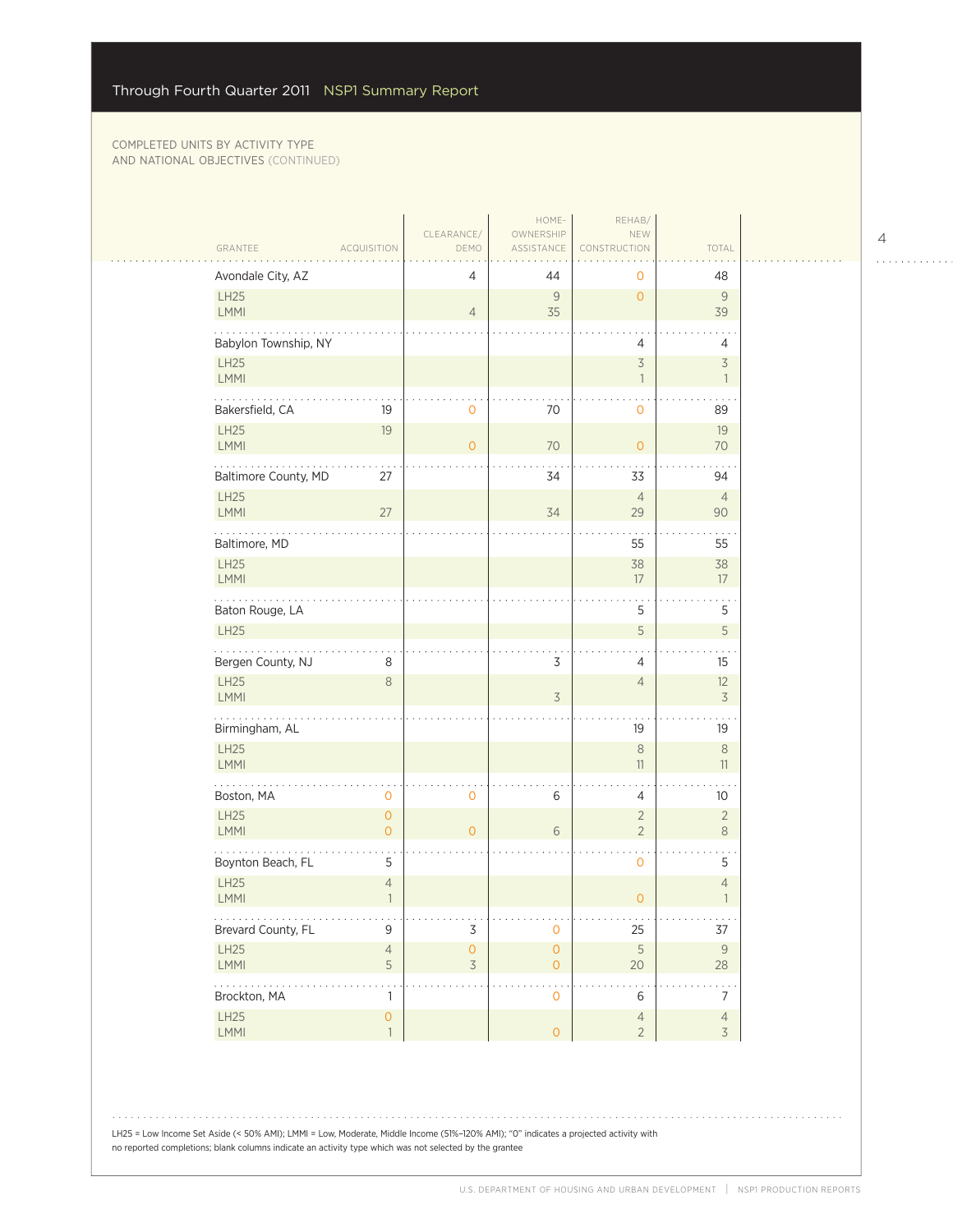|                                     |                                       | CLEARANCE/     | HOME-<br>OWNERSHIP       | REHAB/<br>NEW                                   |                                     |  |
|-------------------------------------|---------------------------------------|----------------|--------------------------|-------------------------------------------------|-------------------------------------|--|
| GRANTEE                             | <b>ACQUISITION</b>                    | DEMO           | ASSISTANCE               | NSTRUCTION                                      | TOTAL                               |  |
| Broward County, FL                  | 0                                     | 6              | 18                       | 76                                              | 100                                 |  |
| LH25<br>LMMI                        | $\overline{0}$<br>$\overline{0}$      | 6              | 18                       | 37<br>39                                        | 37<br>63                            |  |
| Butler County, OH                   |                                       | 29             |                          | $\overline{2}$                                  | 31                                  |  |
| LH25<br>LMMI                        |                                       | 29             |                          | $\mathsf{O}\xspace$<br>$\overline{2}$           | $\mathsf O$<br>31                   |  |
| Canton Township, MI<br>LH25<br>LMMI | 1<br>$\overline{0}$<br>$\mathbf{1}$   |                |                          |                                                 | 1<br>$\overline{0}$<br>$\mathbf{1}$ |  |
| Canton, OH                          |                                       | 0              |                          | 1                                               | 1                                   |  |
| LH25<br>LMMI                        |                                       | $\overline{O}$ |                          | $\mathsf{O}\xspace$<br>$\overline{\phantom{a}}$ | $\circ$<br>$\mathbf{1}$             |  |
| Cape Coral, FL                      | 0                                     | 0              | 38                       | 13                                              | 51                                  |  |
| LH25<br><b>LMMI</b>                 | $\overline{0}$                        | $\overline{0}$ | 38                       | $\mathsf{O}\xspace$<br>13                       | $\mathsf O$<br>51                   |  |
| .<br>Chandler, AZ                   | 19                                    |                | $\overline{7}$           |                                                 | 26                                  |  |
| LH25<br><b>LMMI</b>                 | $\sqrt{6}$<br>13                      |                | $\overline{7}$           |                                                 | $\,$ $\,$ $\,$<br>20                |  |
| Charlotte, NC                       | 0                                     |                | 20                       | 15                                              | 35                                  |  |
| LH25<br>LMMI                        | $\overline{0}$                        |                | 20                       | 15                                              | 15<br>$20\,$                        |  |
| .<br>Chattanooga, TN                | 10                                    | 52             | 4                        | 8                                               | 74                                  |  |
| LH25<br>LMMI                        | 10                                    | 52             | $\overline{4}$           | $\,8\,$                                         | 10<br>64                            |  |
| Chicago, IL                         |                                       | 76             |                          | 17                                              | 93                                  |  |
| LH25<br><b>LMMI</b>                 |                                       | 76             |                          | $\overline{4}$<br>13                            | $\overline{4}$<br>89                |  |
| Chula Vista, CA                     | 10                                    |                | $\overline{2}$           |                                                 | 12                                  |  |
| LH25<br>LMMI                        | $\sqrt{6}$<br>$\overline{4}$          |                | $\overline{2}$           |                                                 | $\,$ $\,$ $\,$<br>$6\,$             |  |
| .<br>Cicero, IL                     | $\mathsf{O}\xspace$                   |                | 12                       | $\mathbb{1}$                                    | $13$                                |  |
| LH25<br>LMMI                        | $\mathsf{O}\xspace$<br>$\overline{0}$ |                | $\sqrt{6}$<br>$\sqrt{6}$ | $\mathsf{O}\xspace$<br>$\overline{\phantom{a}}$ | $\,$ $\,$ $\,$<br>$\overline{7}$    |  |
| <b>.</b><br>Cincinnati, OH          |                                       | 260            |                          | $\cdot$ $\cdot$<br>15                           | 275                                 |  |
| LH25<br>LMMI                        |                                       | 260            |                          | $\ensuremath{\mathsf{1}}$<br>$14$               | $\overline{1}$<br>274               |  |

LH25 = Low Income Set Aside (< 50% AMI); LMMI = Low, Moderate, Middle Income (51%–120% AMI); "0" indicates a projected activity with no reported completions; blank columns indicate an activity type which was not selected by the grantee

5

 $\begin{array}{cccccccccccccc} . & . & . & . & . & . & . & . & . & . & . & . & . \end{array}$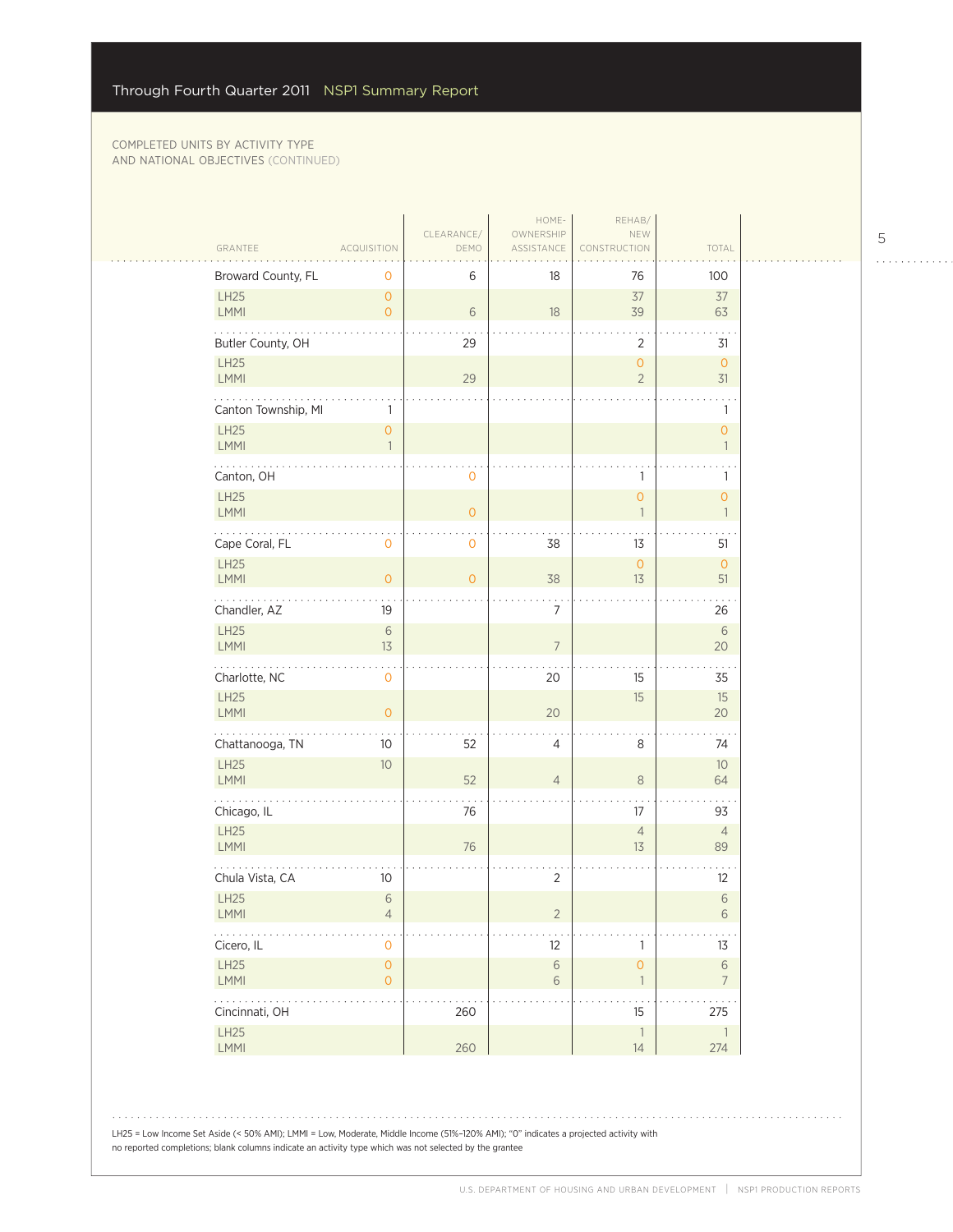| GRANTEE                                           | <b>ACQUISITION</b>                    | CLEARANCE/<br>DEMO | HOME-<br>OWNERSHIP<br>ASSISTANCE           | REHAB/<br>NEW<br>CONSTRUCTION    | TOTAL                                 |
|---------------------------------------------------|---------------------------------------|--------------------|--------------------------------------------|----------------------------------|---------------------------------------|
| Clark County, NV                                  |                                       | 0                  | 13                                         | 128                              | 141                                   |
| LH25<br>LMMI                                      |                                       | $\overline{O}$     | 13                                         | 58<br>70                         | 58<br>83                              |
| Clayton County, GA                                | 0                                     |                    | 9                                          | 104                              | 113                                   |
| <b>LH25</b><br>LMMI                               | $\mathsf{O}\xspace$<br>$\overline{0}$ |                    | $\overline{\phantom{a}}$<br>$\,8\,$        | 47<br>57                         | 48<br>65                              |
| Cleveland, OH                                     |                                       | 687                |                                            | $\mathbf 0$                      | 687                                   |
| LH25<br>LMMI                                      |                                       | 687                |                                            | $\mathbf{O}$<br>$\circ$          | $\mathbf{O}$<br>687                   |
| Clinton Township, MI                              | 11                                    | 0                  |                                            | 12                               | 23                                    |
| <b>LH25</b><br>LMMI                               | 11                                    | $\overline{O}$     |                                            | 12                               | $11\,$<br>12                          |
| Cobb County, GA                                   | 3                                     |                    | $\mathbf 0$                                | 46                               | 49                                    |
| LH25<br>LMMI                                      | $\mathsf{O}\xspace$<br>$\overline{3}$ |                    | $\mathsf{O}\xspace$<br>$\overline{O}$      | $\overline{3}$<br>43             | $\overline{3}$<br>46                  |
| Collier County, FL                                | 20                                    | 1                  | $\mathbf 0$                                |                                  | 21                                    |
| <b>LH25</b><br>LMMI                               | $\overline{\mathcal{S}}$<br>17        | $\mathbf{1}$       | $\mathbf{O}$<br>$\overline{0}$             |                                  | $\overline{\mathcal{S}}$<br>18        |
| Columbus, OH                                      |                                       | 0                  |                                            | 20                               | 20                                    |
| LH25<br>LMMI                                      |                                       | $\overline{O}$     |                                            | $\overline{4}$<br>16             | $\overline{4}$<br>16                  |
| Columbus-Muscogee, GA                             | 0                                     | 1                  | 1                                          | 3                                | 5                                     |
| <b>LH25</b><br>LMMI                               | $\mathsf{O}\xspace$<br>$\overline{0}$ |                    | $\overline{\phantom{a}}$<br>$\overline{0}$ | $\overline{3}$<br>$\overline{O}$ | $\overline{4}$<br>$\mathbf{1}$        |
| Commonwealth of Puerto Rico                       |                                       |                    |                                            | 8                                | 8                                     |
| <b>LH25</b><br>LMMI                               |                                       |                    |                                            | $\sqrt{4}$<br>$\overline{4}$     | $\overline{4}$<br>$\overline{4}$      |
| Compton, CA                                       | 0                                     |                    |                                            |                                  | 0                                     |
| LH25<br>LMMI                                      | $\overline{O}$<br>$\mathsf{O}\xspace$ |                    |                                            |                                  | $\overline{0}$<br>$\mathsf{O}\xspace$ |
| Connecticut State Program                         | 23                                    | 1                  | 12                                         | $\boldsymbol{7}$                 | 43                                    |
| LH25<br>LMMI                                      | 13<br>$10$                            |                    | 12                                         | $\mathsf S$<br>$\overline{2}$    | $18\,$<br>25                          |
| $\omega$ is a second .<br>Contra Costa County, CA |                                       |                    | 11                                         | 21                               | 32                                    |
| LH25<br>LMMI                                      |                                       |                    | $11\,$                                     | $\,8\,$<br>13                    | $\,8\,$<br>24                         |

6

 $\begin{array}{cccccccccccccc} . & . & . & . & . & . & . & . & . & . & . & . & . \end{array}$ 

LH25 = Low Income Set Aside (< 50% AMI); LMMI = Low, Moderate, Middle Income (51%–120% AMI); "0" indicates a projected activity with no reported completions; blank columns indicate an activity type which was not selected by the grantee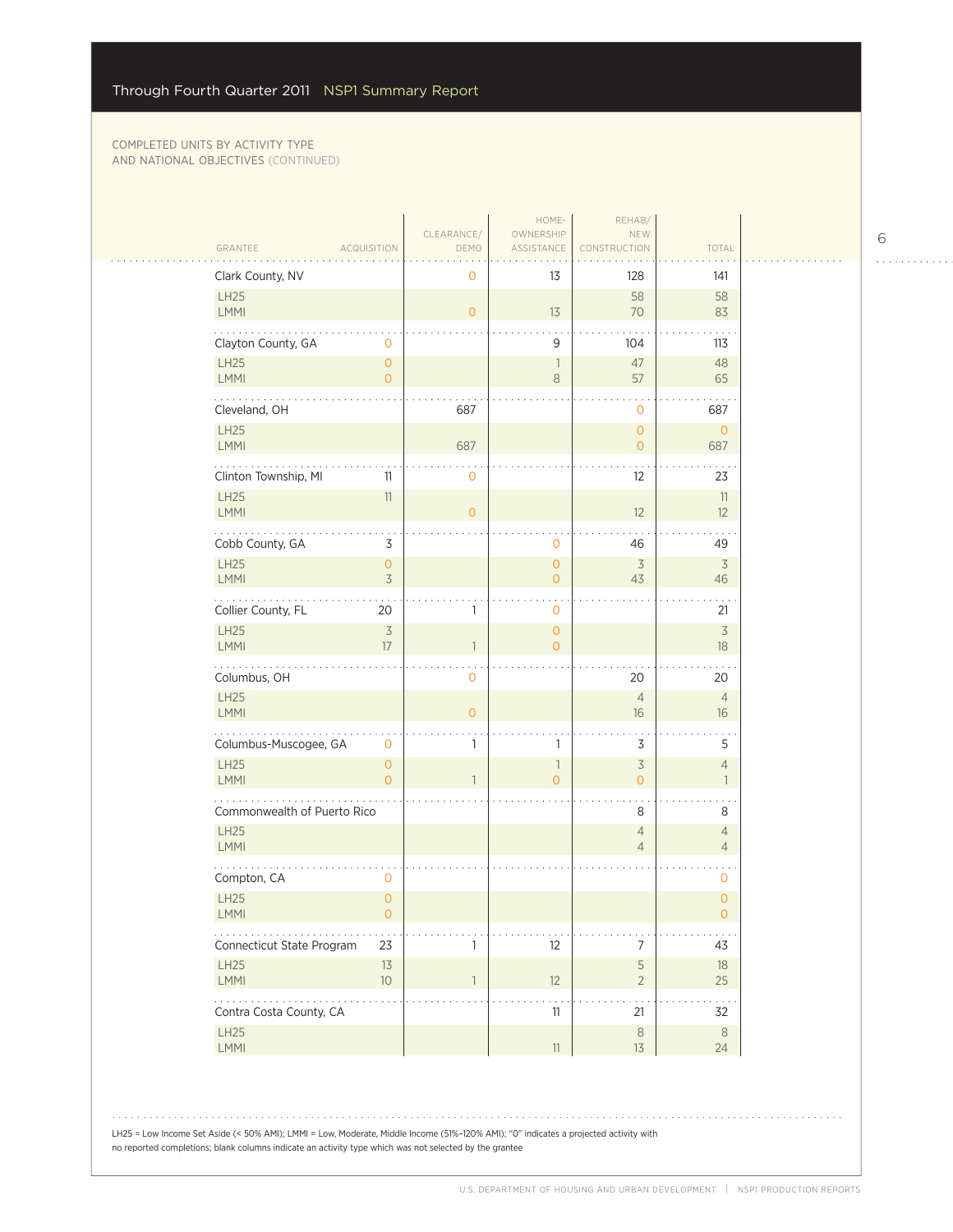|                                                                       |                                |                    | HOME-                                      | REHAB/                                     |                                          |
|-----------------------------------------------------------------------|--------------------------------|--------------------|--------------------------------------------|--------------------------------------------|------------------------------------------|
| GRANTEE                                                               | <b>ACQUISITION</b>             | CLEARANCE/<br>DEMO | OWNERSHIP<br>ASSISTANCE                    | NEW<br>CONSTRUCTION                        | TOTAL                                    |
| Cook County, IL                                                       |                                | $\mathbf 0$        |                                            | 1                                          | 1                                        |
| LH25<br>LMMI                                                          |                                | $\circ$            |                                            | $\mathsf{O}$<br>$\overline{\phantom{a}}$   | $\mathsf{O}$<br>$\overline{\phantom{a}}$ |
| Coral Springs, FL                                                     |                                |                    | 38                                         | 36                                         | 74                                       |
| LH25<br>LMMI                                                          |                                |                    | 10<br>28                                   | $10$<br>26                                 | 20<br>54                                 |
| Corona, CA                                                            | 21                             |                    |                                            |                                            | 21                                       |
| LH25<br>LMMI                                                          | 12<br>$\mathsf{9}$             |                    |                                            |                                            | 12<br>$\mathsf{9}$                       |
| Cuyahoga County, OH                                                   |                                | 53                 | 7                                          | 14                                         | 74                                       |
| LH25<br><b>LMMI</b>                                                   |                                | 53                 | $\overline{7}$                             | $\mathsf{O}$<br>14                         | $\mathsf O$<br>74                        |
| Dakota County, MN                                                     |                                | 14                 | 41                                         | 5                                          | . .<br>60                                |
| LH25<br>LMMI                                                          |                                | 14                 | $\overline{4}$<br>$37$                     | 5                                          | $\mathsf{9}$<br>51                       |
| Dallas County, TX                                                     |                                |                    | 12                                         | 30                                         | 42                                       |
| LH25<br>LMMI                                                          |                                |                    | 12                                         | 30                                         | 12<br>30                                 |
| Dallas, TX                                                            | 37                             |                    |                                            | 29                                         | 66                                       |
| LH25<br>LMMI                                                          | 12<br>25                       |                    |                                            | 29                                         | 12<br>54                                 |
| .<br>Dayton, OH                                                       |                                | 521                |                                            | $\overline{4}$                             | 525                                      |
| LH25<br>LMMI                                                          |                                | 521                |                                            | $\overline{4}$<br>$\mathbf{O}$             | $\overline{4}$<br>521                    |
| Dearborn, MI                                                          |                                | 45                 |                                            | 3                                          | 48                                       |
| LH25<br><b>LMMI</b>                                                   |                                | 45                 |                                            | $\overline{2}$<br>$\overline{\phantom{a}}$ | $\overline{2}$<br>46                     |
| Deerfield Beach, FL                                                   | $\mathbf 0$                    |                    | 7                                          | $\mathbf 0$                                | 7                                        |
| LH25<br>LMMI                                                          | $\circ$<br>$\mathsf{O}\xspace$ |                    | $\overline{4}$<br>$\overline{\mathcal{S}}$ | $\mathsf{O}\xspace$                        | $\sqrt{4}$<br>$\overline{3}$             |
| $\mathbb{Z}^2$ , $\mathbb{Z}^2$ , $\mathbb{Z}^2$<br>Dekalb County, GA |                                |                    | 9                                          | 140                                        | 149                                      |
| LH25<br>LMMI                                                          |                                |                    | $\mathsf{O}\xspace$<br>$\mathcal G$        | 86<br>54                                   | 86<br>63                                 |
| .<br>Deltona, FL                                                      |                                |                    |                                            | 32                                         | 32                                       |
| LH25<br>LMMI                                                          |                                |                    |                                            | $\,8\,$<br>24                              | $\,8\,$<br>24                            |

LH25 = Low Income Set Aside (< 50% AMI); LMMI = Low, Moderate, Middle Income (51%–120% AMI); "0" indicates a projected activity with no reported completions; blank columns indicate an activity type which was not selected by the grantee

7

 $\begin{array}{cccccccccccccc} . & . & . & . & . & . & . & . & . & . & . & . & . \end{array}$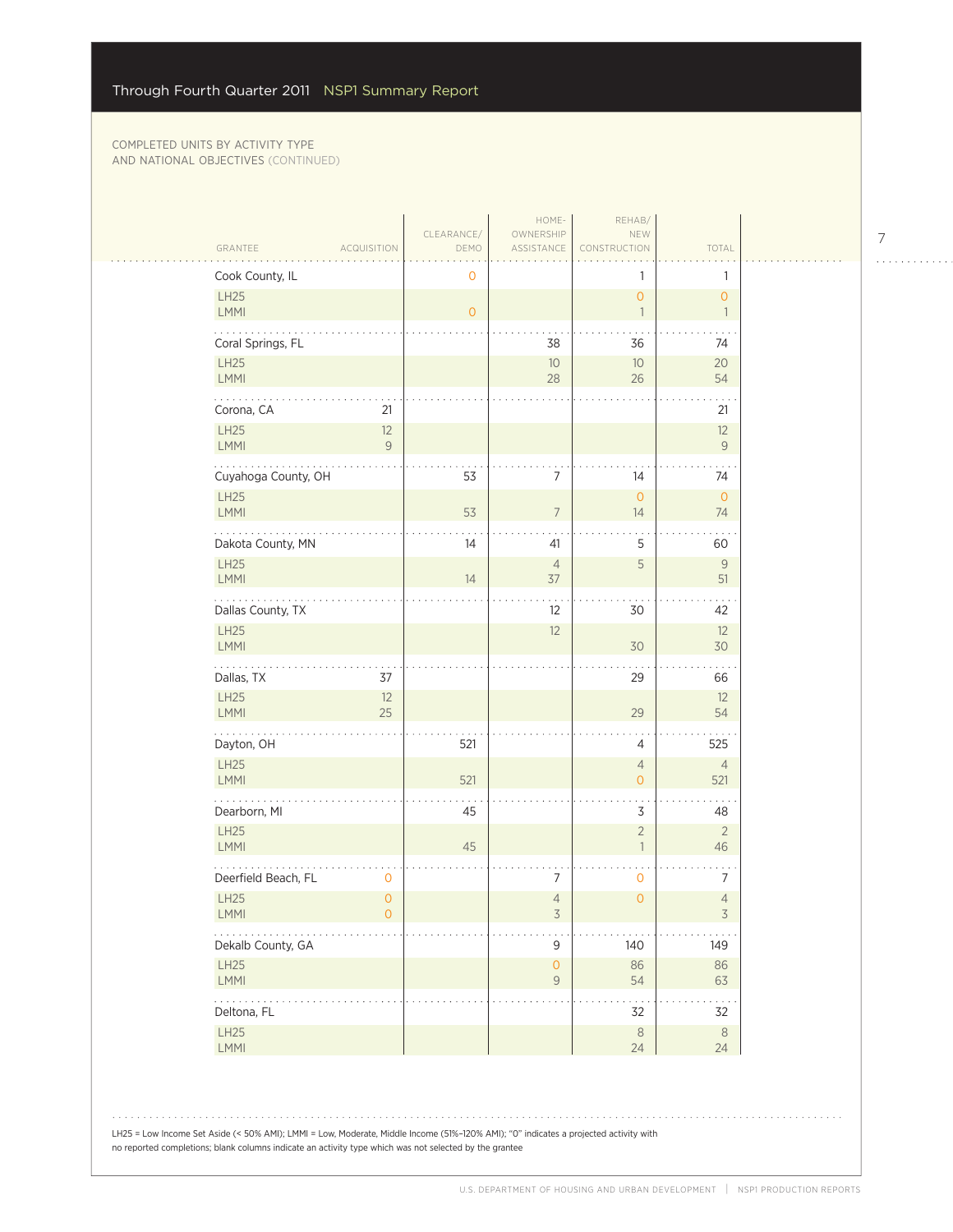$\mathbb{R}$ 

| GRANTEE                           | ACQUISITION                                | CLEARANCE/<br>DEMO | HOME-<br>OWNERSHIP<br>ASSISTANCE      | REHAB/<br>NEW<br>CONSTRUCTION              | TOTAL                                      |
|-----------------------------------|--------------------------------------------|--------------------|---------------------------------------|--------------------------------------------|--------------------------------------------|
| Denver, CO                        |                                            |                    | 36                                    | 5                                          | 41                                         |
| LH25<br>LMMI                      |                                            |                    | $26\,$<br>10                          | $\sqrt{5}$                                 | 26<br>15                                   |
| Detroit, MI                       | $\mathbf 0$                                | 3,046              |                                       | $\mathbf{O}$                               | 3,046                                      |
| LH25<br>LMMI                      | $\mathbf{O}$                               | 3,046              |                                       | $\overline{0}$                             | $\mathbf{0}$<br>3,046                      |
| DuPage County, IL                 | 13                                         |                    | 0                                     | 6                                          | 19                                         |
| LH25<br>LMMI                      | $\,$ $\,$ $\,$<br>$\overline{7}$           |                    | $\mathbf{O}$                          | $\circ$<br>$6\,$                           | 6<br>13                                    |
| .<br>El Paso, TX                  |                                            | $\mathbf 0$        | 1                                     | 1                                          | $\sim$ $\sim$<br>2                         |
| LH25<br>LMMI                      |                                            | $\mathsf O$        | $\mathsf{O}\xspace$<br>$\overline{1}$ | $\mathsf{O}\xspace$<br>$\overline{1}$      | $\mathsf{O}$<br>$\overline{2}$             |
| .<br>Elgin, IL                    |                                            | $\mathbf 0$        |                                       | $\overline{4}$                             | $\overline{4}$                             |
| LH25<br>LMMI                      |                                            | $\overline{O}$     |                                       | $\overline{\mathcal{S}}$<br>$\overline{1}$ | $\overline{5}$<br>$\overline{\phantom{a}}$ |
| .<br>Elk Grove, CA                |                                            |                    | 15                                    | 9                                          | 24                                         |
| LH25<br>LMMI                      |                                            |                    | 15                                    | $\overline{\mathcal{S}}$<br>$\sqrt{6}$     | $\overline{\mathcal{S}}$<br>21             |
| Elkhart, IN                       | 0                                          | 55                 |                                       | 1                                          | $\sim$ $\sim$<br>56                        |
| LH25<br>LMMI                      | $\circ$<br>$\overline{O}$                  | 55                 |                                       | $\mathbb{1}$<br>$\circ$                    | $\overline{1}$<br>55                       |
| .<br>Elyria, OH                   |                                            | 56                 | $\overline{0}$                        | 3                                          | 59                                         |
| LH25<br>LMMI                      |                                            | 56                 | $\overline{0}$                        | $\sqrt{2}$<br>$\overline{1}$               | $\overline{2}$<br>57                       |
| Escambia County, FL               | $\mathbf 0$                                | 48                 | 8                                     | 65                                         | 121                                        |
| <b>LH25</b><br>LMMI               | $\mathbf{O}$<br>$\overline{O}$             | 48                 | $\,8\,$                               | 46<br>19                                   | 46<br>$75\,$                               |
| Euclid, OH                        | 0                                          | 67                 |                                       | 0                                          | 67                                         |
| LH25<br>LMMI                      | $\overline{0}$<br>$\mathsf{O}\xspace$      | 67                 |                                       | $\mathsf{O}\xspace$<br>$\mathsf{O}\xspace$ | $\mathsf O$<br>67                          |
| $\ldots$ .<br>Evansville, IN      | $\mathsf{O}\xspace$                        | 83                 |                                       | $\overline{4}$                             | 87                                         |
| LH25<br>LMMI                      | $\mathsf{O}\xspace$<br>$\mathsf{O}\xspace$ | 83                 |                                       | $\mathbf{1}$<br>$\overline{\mathcal{S}}$   | $\overline{\phantom{a}}$<br>86             |
| 2.122222222<br>Fairfax County, VA | 28                                         |                    | $10$                                  |                                            | 38                                         |
| LH25<br>LMMI                      | $28\,$                                     |                    | $10$                                  |                                            | $28\,$<br>10 <sup>°</sup>                  |

LH25 = Low Income Set Aside (< 50% AMI); LMMI = Low, Moderate, Middle Income (51%–120% AMI); "0" indicates a projected activity with no reported completions; blank columns indicate an activity type which was not selected by the grantee

8

 $\begin{array}{cccccccccccccc} . & . & . & . & . & . & . & . & . & . & . & . & . \end{array}$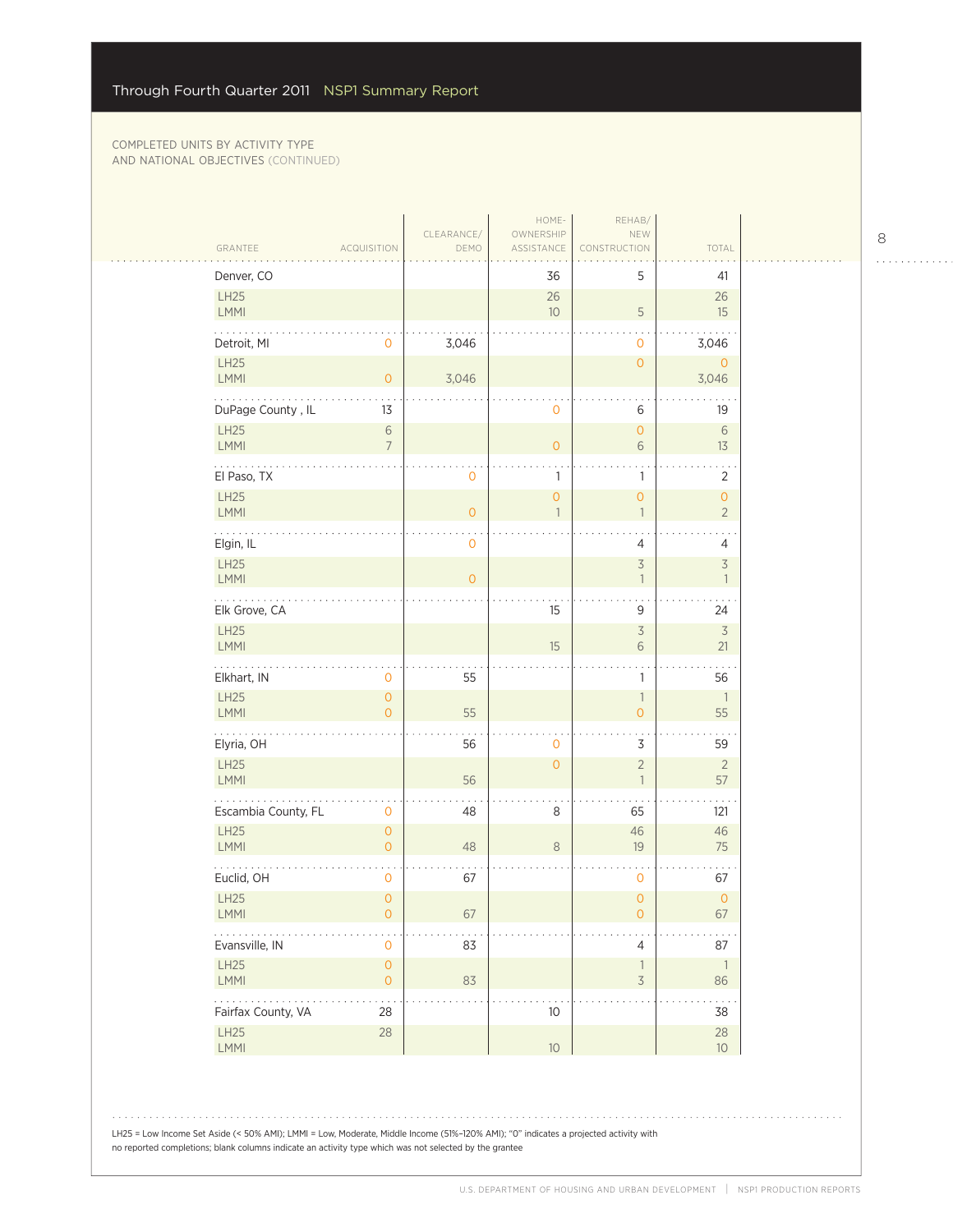$\mathcal{L}_{\mathcal{A}}$ 

| GRANTEE                                                         | <b>ACQUISITION</b>               | CLEARANCE/<br>DEMO | HOME-<br>OWNERSHIP<br>ASSISTANCE | REHAB/<br>NEW<br>CONSTRUCTION    | TOTAL                          |
|-----------------------------------------------------------------|----------------------------------|--------------------|----------------------------------|----------------------------------|--------------------------------|
| Flint, MI                                                       | 0                                | 125                | 0                                |                                  | 125                            |
| LH25<br>LMMI                                                    | $\mathbf{O}$<br>$\overline{O}$   | 125                | $\overline{O}$                   |                                  | $\circ$<br>125                 |
| Fontana, CA                                                     |                                  |                    |                                  | 17                               | 17                             |
| LH25<br>LMMI                                                    |                                  |                    |                                  | $\sqrt{4}$<br>13                 | $\overline{4}$<br>13           |
| Fort Bend County, TX                                            |                                  |                    | 4                                | 6                                | 10                             |
| LH25<br><b>LMMI</b>                                             |                                  |                    | $\sqrt{2}$<br>$\overline{2}$     | $\overline{4}$<br>$\overline{2}$ | $\sqrt{6}$<br>$\overline{4}$   |
| $\sim$ $\sim$ $\sim$<br>Fort Lauderdale, FL                     | 16                               |                    |                                  |                                  | 16                             |
| LH25<br>LMMI                                                    | 5<br>11                          |                    |                                  |                                  | $\sqrt{5}$<br>11               |
| Fort Wayne, IN                                                  | $\mathbf 0$                      |                    | 1                                | 27                               | 28                             |
| LH25<br>LMMI                                                    | $\overline{O}$                   |                    |                                  | $\overline{\mathcal{S}}$<br>24   | $\overline{\mathcal{S}}$<br>25 |
| .<br>Fort Worth, TX                                             | 0                                |                    | 166                              |                                  | 166                            |
| LH25<br><b>LMMI</b>                                             | $\circ$                          |                    | 13<br>153                        |                                  | 13<br>153                      |
| Franklin County, OH                                             | 12                               |                    | $\mathbf 0$                      | 17                               | 29                             |
| LH25<br>LMMI                                                    | 5<br>$\overline{7}$              |                    | $\overline{O}$                   | 13<br>$\overline{4}$             | $18\,$<br>11                   |
| Fresno County. CA                                               | 62                               |                    | 62                               |                                  | 124                            |
| LH25<br><b>LMMI</b>                                             | 23<br>39                         |                    | 23<br>39                         |                                  | 46<br>78                       |
| Fresno, CA                                                      | 260                              |                    | 42                               | 6                                | 308                            |
| LH25<br><b>LMMI</b>                                             | 236<br>24                        |                    | 42                               | 6                                | 236<br>72                      |
| .<br>Ft. Myers, FL                                              | 15                               |                    |                                  | 18                               | 33                             |
| LH25<br>LMMI                                                    | 14<br>$\mathbf{1}$               |                    |                                  | $\overline{4}$<br>14             | 18<br>15                       |
| $\mathbb{Z}^2$ . The set of $\mathbb{Z}^2$<br>Fulton County, GA | 27                               |                    |                                  | 42                               | 69                             |
| LH25<br>LMMI                                                    | $\overline{7}$<br>20             |                    |                                  | $11\,$<br>31                     | $18\,$<br>51                   |
| 200000<br>Garland, TX                                           | 8                                | $10$               | $\mathsf 3$                      |                                  | 21                             |
| LH25<br>LMMI                                                    | $\overline{4}$<br>$\overline{4}$ | $10$               | $\overline{3}$                   |                                  | $\overline{4}$<br>17           |

LH25 = Low Income Set Aside (< 50% AMI); LMMI = Low, Moderate, Middle Income (51%–120% AMI); "0" indicates a projected activity with no reported completions; blank columns indicate an activity type which was not selected by the grantee

 $\begin{array}{cccccccccccccc} . & . & . & . & . & . & . & . & . & . & . & . & . \end{array}$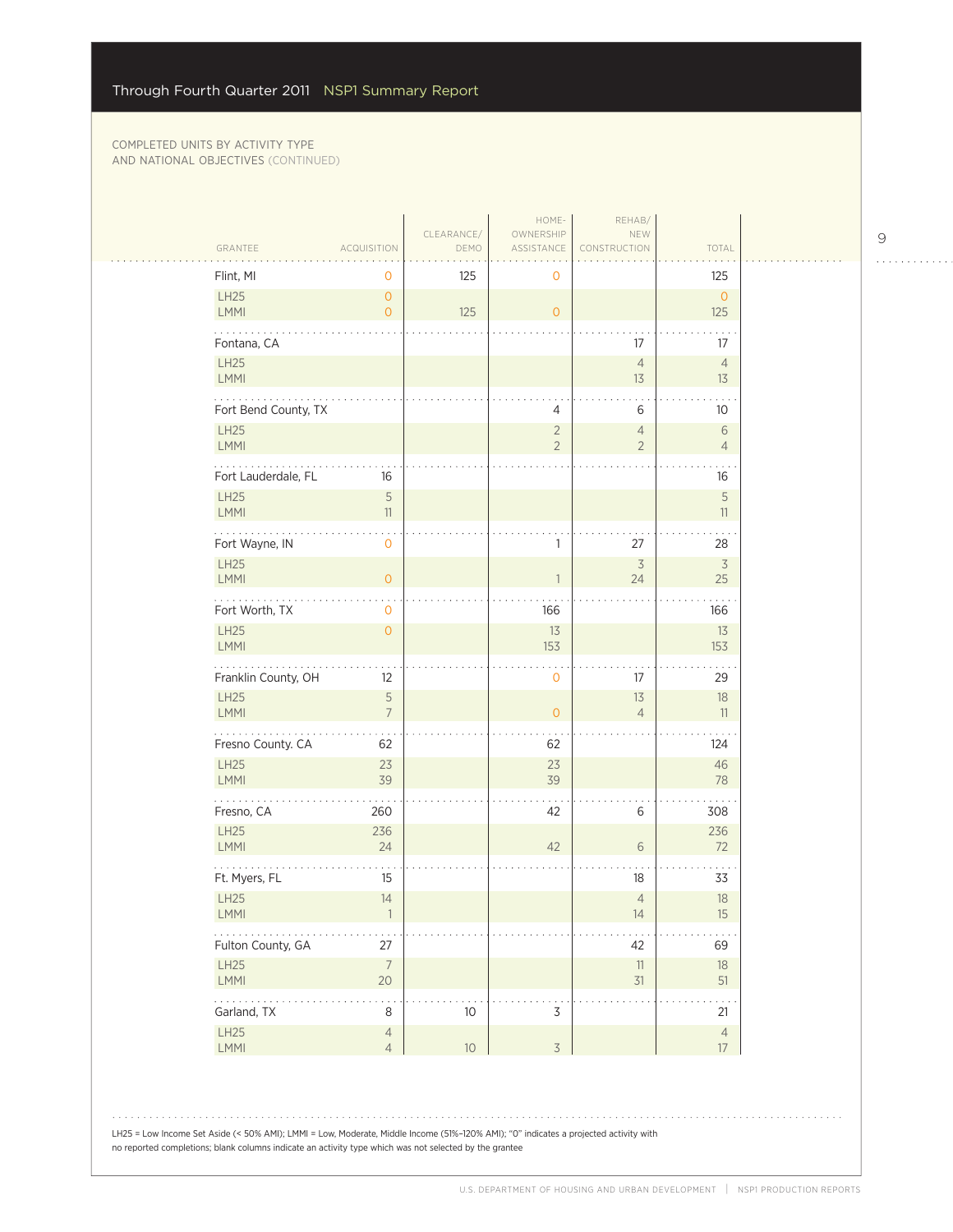| Gary, IN                   | 1                                          | 156            |                                    |                                       | 157                                      |  |
|----------------------------|--------------------------------------------|----------------|------------------------------------|---------------------------------------|------------------------------------------|--|
| <b>LH25</b><br>LMMI        | $\overline{\phantom{a}}$<br>$\overline{O}$ | 156            |                                    |                                       | $\overline{1}$<br>156                    |  |
| Genesee County, MI         | 23                                         | 150            | 4                                  | 0                                     | 177                                      |  |
| <b>LH25</b><br>LMMI        | $\mathsf{9}$<br>14                         | 150            | $\overline{4}$                     | $\mathsf{O}\xspace$<br>$\overline{O}$ | $\mathsf{g}% _{T}=\mathsf{g}_{T}$<br>168 |  |
| .<br>Glendale, AZ          | 39                                         |                |                                    |                                       | 39                                       |  |
| LH25<br><b>LMMI</b>        | $\circ$<br>39                              |                |                                    |                                       | $\mathbf{0}$<br>39                       |  |
| Grand Prairie, TX          | 15                                         |                | 61                                 |                                       | 76                                       |  |
| <b>LH25</b><br>LMMI        | $\overline{4}$<br>11                       |                | $10$<br>51                         |                                       | 14<br>62                                 |  |
| Grand Rapids, MI           |                                            |                | 10                                 | 30                                    | 40                                       |  |
| <b>LH25</b><br>LMMI        |                                            |                | 10                                 | 10<br>20                              | 10<br>30                                 |  |
| Greenville County, SC      | $\overline{4}$                             | 45             |                                    | 21                                    | 70                                       |  |
| <b>LH25</b><br>LMMI        | $\overline{\mathcal{S}}$<br>$\overline{1}$ | 45             |                                    | 21                                    | 24<br>46                                 |  |
| Gwinnett County, GA        | $112$                                      |                | 34                                 | 129                                   | 275                                      |  |
| LH25<br>LMMI               | 58<br>54                                   |                | $\sqrt{2}$<br>32                   | 59<br>70                              | 119<br>156                               |  |
| .<br>Hamilton City, OH     |                                            | 8              | $\mathbf 0$                        | 6                                     | 14                                       |  |
| <b>LH25</b><br><b>LMMI</b> |                                            | 8              | $\overline{0}$<br>$\overline{0}$   | $\sqrt{5}$<br>$\mathbf{1}$            | 5<br>$\overline{9}$                      |  |
| Hamilton County, IN        | 23                                         |                |                                    |                                       | 23                                       |  |
| <b>LH25</b><br>LMMI        | $\mathsf S$<br>$18\,$                      |                |                                    |                                       | $\mathsf S$<br>18                        |  |
| Hamilton County, OH        | $\sqrt{2}$                                 | 91             | $\mathbf 0$                        | 28                                    | 121                                      |  |
| <b>LH25</b><br>LMMI        | $\overline{1}$<br>$\overline{1}$           | 91             | O                                  | 14<br>$\overline{14}$                 | 15<br>106                                |  |
| Hammond, IN                |                                            | $\mathbf 0$    | $\mathbf 0$                        | 15                                    | 15                                       |  |
| <b>LH25</b><br>LMMI        |                                            | $\overline{O}$ | $\mathsf O$                        | $\sqrt{5}$<br>$10$                    | 5<br>10 <sup>°</sup>                     |  |
| .<br>Harris County, TX     | 72                                         |                | $\mathbf 0$                        | 131                                   | 203                                      |  |
| LH25<br>LMMI               | $\mathsf{O}$<br>72                         |                | $\mathsf O$<br>$\mathsf{O}\xspace$ | $131$                                 | 131<br>72                                |  |

LH25 = Low Income Set Aside (< 50% AMI); LMMI = Low, Moderate, Middle Income (51%–120% AMI); "0" indicates a projected activity with no reported completions; blank columns indicate an activity type which was not selected by the grantee

10

. . . . . . . . . . . .

الأنباء

 $\bar{z}$  ,  $\bar{z}$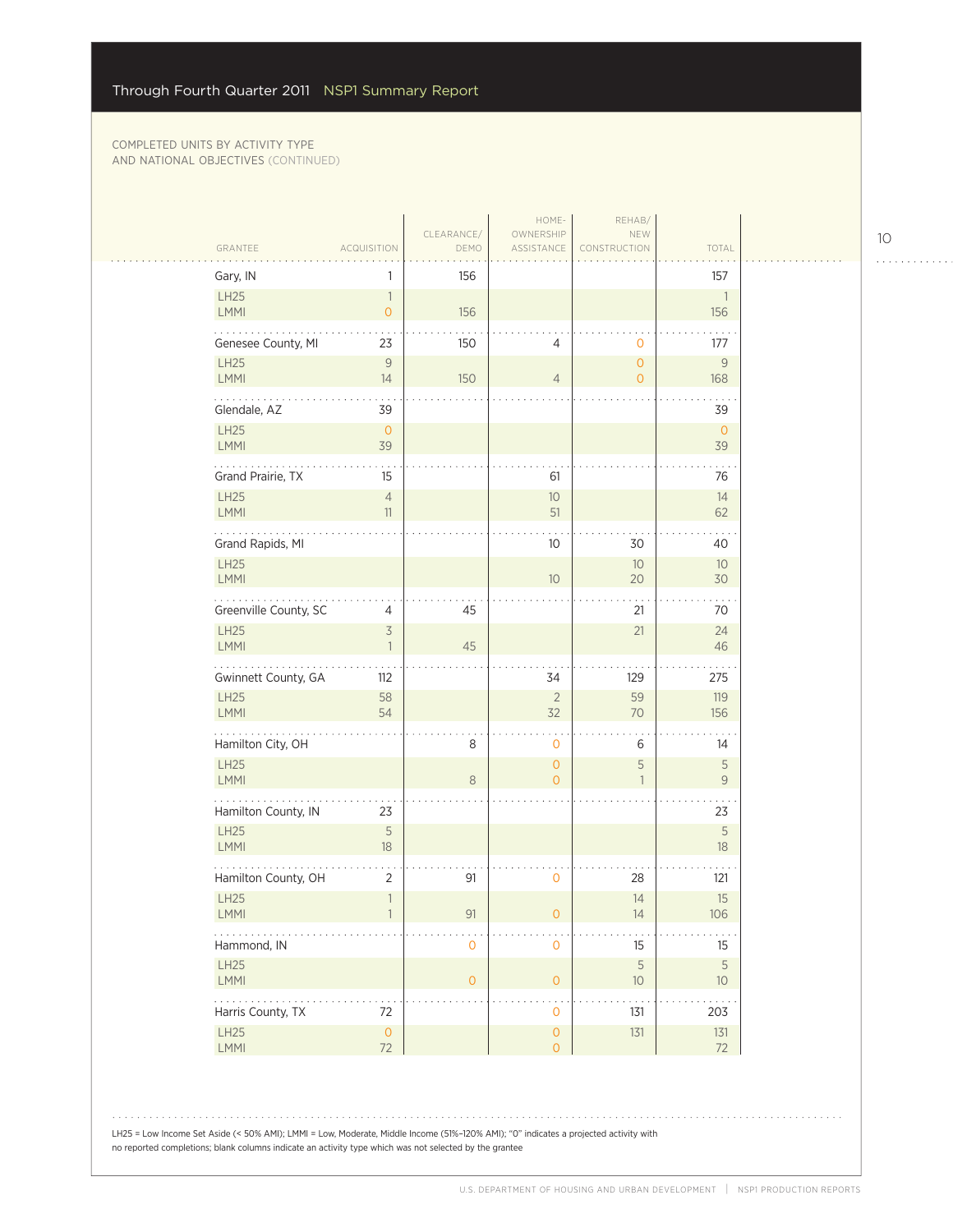|                         |                                            |                                     | HOME-                            | REHAB/                                     |                                     |  |
|-------------------------|--------------------------------------------|-------------------------------------|----------------------------------|--------------------------------------------|-------------------------------------|--|
| GRANTEE                 | <b>ACQUISITION</b>                         | CLEARANCE/<br>DEMO                  | OWNERSHIP<br>ASSISTANCE          | NEW<br>CONSTRUCTION                        | TOTAL                               |  |
| Hawaii State Program    | 14                                         |                                     |                                  | 22                                         | 36                                  |  |
| LH25<br>LMMI            | 14                                         |                                     |                                  | 20<br>$\overline{2}$                       | 20<br>16                            |  |
| Hemet, CA               | 35                                         |                                     |                                  |                                            | 35                                  |  |
| LH25<br>LMMI            | $\overline{\mathcal{S}}$<br>32             |                                     |                                  |                                            | $\overline{\mathcal{S}}$<br>32      |  |
| Henderson, NV           | 10                                         |                                     | 11                               | 3                                          | 24                                  |  |
| <b>LH25</b><br>LMMI     | $\sqrt{6}$<br>$\overline{4}$               |                                     | 11                               | $\overline{\mathcal{S}}$<br>$\circ$        | 9<br>15                             |  |
| Hennepin County, MN     |                                            | 0                                   | 33                               | 13                                         | 46                                  |  |
| LH25<br>LMMI            |                                            | $\overline{0}$                      | $\overline{9}$<br>24             | $\overline{4}$<br>$\mathsf{9}$             | 13<br>33                            |  |
| Hesperia, CA            | $\mathbf 0$                                |                                     | $\mathbf 0$                      | $\mathbf{O}$                               | 0                                   |  |
| LH25<br>LMMI            | $\mathsf{O}\xspace$<br>$\overline{O}$      |                                     | $\overline{O}$                   | $\circ$                                    | $\mathsf{O}\xspace$<br>$\mathbf{O}$ |  |
| Hialeah, FL             |                                            |                                     |                                  | $\mathbf 0$                                | $\sim$<br>0                         |  |
| LH25<br><b>LMMI</b>     |                                            |                                     |                                  | $\mathsf{O}\xspace$<br>$\circ$             | $\circ$<br>$\mathbf{O}$             |  |
| Hidalgo County, TX      | $\overline{4}$                             |                                     |                                  | $\overline{2}$                             | 6                                   |  |
| LH25<br>LMMI            | $\overline{O}$<br>$\overline{4}$           |                                     |                                  | $\overline{2}$                             | $\sqrt{2}$<br>$\overline{4}$        |  |
| Hillsborough County, FL | 25                                         | 1                                   | 4                                | $\mathbf{O}$                               | 30                                  |  |
| LH25<br><b>LMMI</b>     | $\mathsf{O}\xspace$<br>25                  | $\mathsf{O}\xspace$<br>$\mathbf{1}$ | $\overline{O}$<br>$\overline{4}$ | $\mathsf{O}\xspace$<br>$\circ$             | $\circ$<br>30                       |  |
| Hollywood, FL           | 13                                         | 11                                  |                                  | 11                                         | 35                                  |  |
| <b>LH25</b><br>LMMI     | 13<br>$\mathsf{O}\xspace$                  | 11                                  |                                  | $\mathsf{O}\xspace$<br>11                  | 13<br>22                            |  |
| Homestead City, FL      | 1                                          | 0                                   | $\overline{2}$                   | $\mathbf 0$                                | $\mathsf 3$                         |  |
| LH25<br>LMMI            | $\circ$                                    | $\mathsf{O}\xspace$                 | $\overline{2}$                   | $\mathsf{O}\xspace$<br>$\mathsf{O}\xspace$ | $\overline{0}$<br>3                 |  |
| .<br>Houston, TX        | $\mathbf 0$                                |                                     |                                  | $\mathsf{O}\xspace$                        | $\mathsf{O}\xspace$                 |  |
| LH25<br>LMMI            | $\mathsf{O}\xspace$<br>$\mathsf{O}\xspace$ |                                     |                                  | $\mathsf{O}\xspace$                        | $\mathsf{O}\xspace$<br>$\mathbf{O}$ |  |
| .<br>Indianapolis, IN   |                                            | 239                                 |                                  | 64                                         | 303                                 |  |
| LH25<br>LMMI            |                                            | 239                                 |                                  | 52<br>12                                   | 52<br>251                           |  |
|                         |                                            |                                     |                                  |                                            |                                     |  |

LH25 = Low Income Set Aside (< 50% AMI); LMMI = Low, Moderate, Middle Income (51%–120% AMI); "0" indicates a projected activity with no reported completions; blank columns indicate an activity type which was not selected by the grantee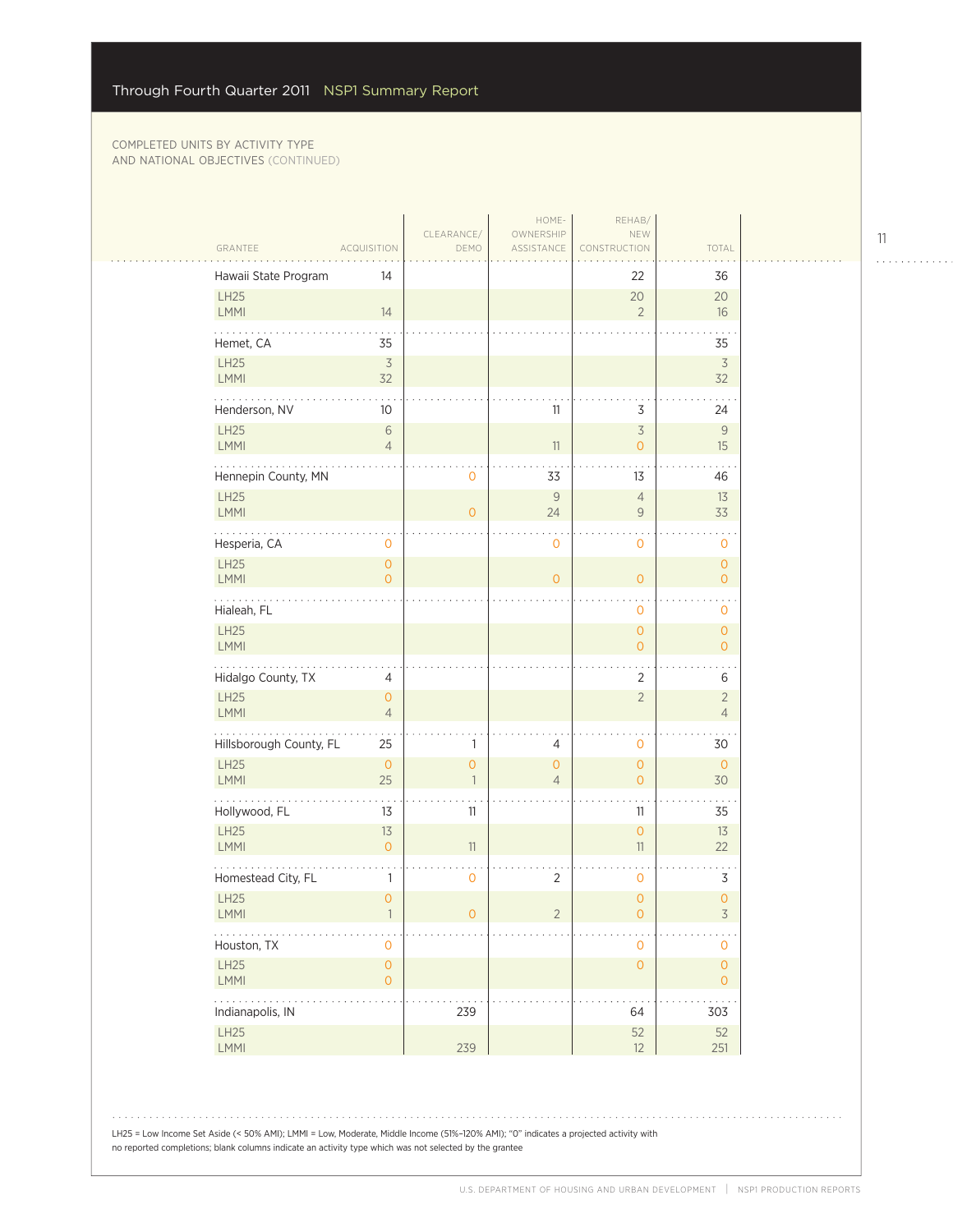|                                         | <b>ACQUISITION</b>                         | DEMO         | ASSISTANCE     | CONSTRUCTION                                         | TOTAL                                      |  |
|-----------------------------------------|--------------------------------------------|--------------|----------------|------------------------------------------------------|--------------------------------------------|--|
| Islip Town, NY                          |                                            |              |                | 4                                                    | 4                                          |  |
| LH25<br>LMMI                            |                                            |              |                | $\overline{2}$<br>$\overline{2}$                     | $\overline{2}$<br>$\overline{2}$           |  |
| Jackson, MS                             | 0                                          |              |                | $\bullet$<br>$\overline{7}$                          | $\ddotsc$<br>7                             |  |
| LH25<br>LMMI                            | $\mathsf{O}\xspace$<br>$\overline{0}$      |              |                | 5<br>$\overline{2}$                                  | 5<br>$\overline{2}$                        |  |
| .<br>Jacksonville-Duval, FL             | $\mathbf 0$                                | $\mathbf{O}$ | $\mathbf 0$    | 58                                                   | 58                                         |  |
| <b>LH25</b><br><b>LMMI</b>              | $\mathsf{O}\xspace$                        | $\circ$      | $\overline{O}$ | $\mathbf{O}$<br>58                                   | $\overline{0}$<br>58                       |  |
| Jefferson County, AL                    | $\mathsf{O}\xspace$                        |              |                | 11                                                   | 11                                         |  |
| LH25<br><b>LMMI</b>                     | $\mathsf{O}\xspace$<br>$\overline{0}$      |              |                | $\overline{4}$<br>$\overline{7}$                     | $\overline{4}$<br>$\overline{7}$           |  |
| Jersey City, NJ                         | 6                                          | 8            |                | 32                                                   | 46                                         |  |
| LH25<br>LMMI                            | 6                                          | $\,8\,$      |                | 21<br>11                                             | 21<br>25                                   |  |
| بالماليات<br>Joliet, IL                 |                                            | 3            | 11             | 16                                                   | 30                                         |  |
| LH25<br><b>LMMI</b>                     |                                            | 3            | 11             | $\sqrt{5}$<br>11                                     | 5<br>25                                    |  |
| Kane County, IL                         | 1                                          |              |                | 6                                                    | $\sim$ $\sim$<br>$\overline{7}$            |  |
| LH25<br>LMMI                            | 0                                          |              |                | $\overline{\mathcal{S}}$<br>$\overline{\mathcal{S}}$ | $\overline{\mathcal{S}}$<br>$\overline{4}$ |  |
| .<br>Kansas City, MO                    |                                            |              |                | 0                                                    | 0                                          |  |
| LH25<br><b>LMMI</b>                     |                                            |              |                | $\overline{O}$<br>$\overline{O}$                     | $\overline{O}$<br>$\overline{0}$           |  |
| Kent County, MI                         | 19                                         |              | $\mathbf 0$    | 32                                                   | 51                                         |  |
| <b>LH25</b><br><b>LMMI</b>              | $\overline{7}$<br>12                       |              | $\overline{O}$ | $\mathcal{G}$<br>23                                  | 16<br>35                                   |  |
| Kern County, CA                         | 26                                         |              |                | 0                                                    | 26                                         |  |
| LH25<br><b>LMMI</b>                     | 26<br>0                                    |              |                | $\overline{0}$<br>0                                  | 26<br>0                                    |  |
| $\ldots$ .<br>Kissimmee, FL             | 0                                          |              |                | $\mathsf{O}\xspace$                                  | $\mathsf{O}\xspace$                        |  |
| LH25<br>LMMI                            | $\mathsf{O}\xspace$<br>$\mathsf{O}\xspace$ |              |                | $\mathsf{O}\xspace$                                  | $\mathsf{O}\xspace$<br>$\overline{O}$      |  |
| $\omega$ is a second .<br>Knoxville, TN | $\overline{2}$                             | $\,$ 6 $\,$  |                | 64                                                   | $\sim$ $\sim$<br>72                        |  |
| LH25<br>LMMI                            | $\overline{2}$<br>$\overline{O}$           | $\sqrt{6}$   |                | $\overline{7}$<br>57                                 | $\mathsf 9$<br>63                          |  |

LH25 = Low Income Set Aside (< 50% AMI); LMMI = Low, Moderate, Middle Income (51%–120% AMI); "0" indicates a projected activity with no reported completions; blank columns indicate an activity type which was not selected by the grantee

12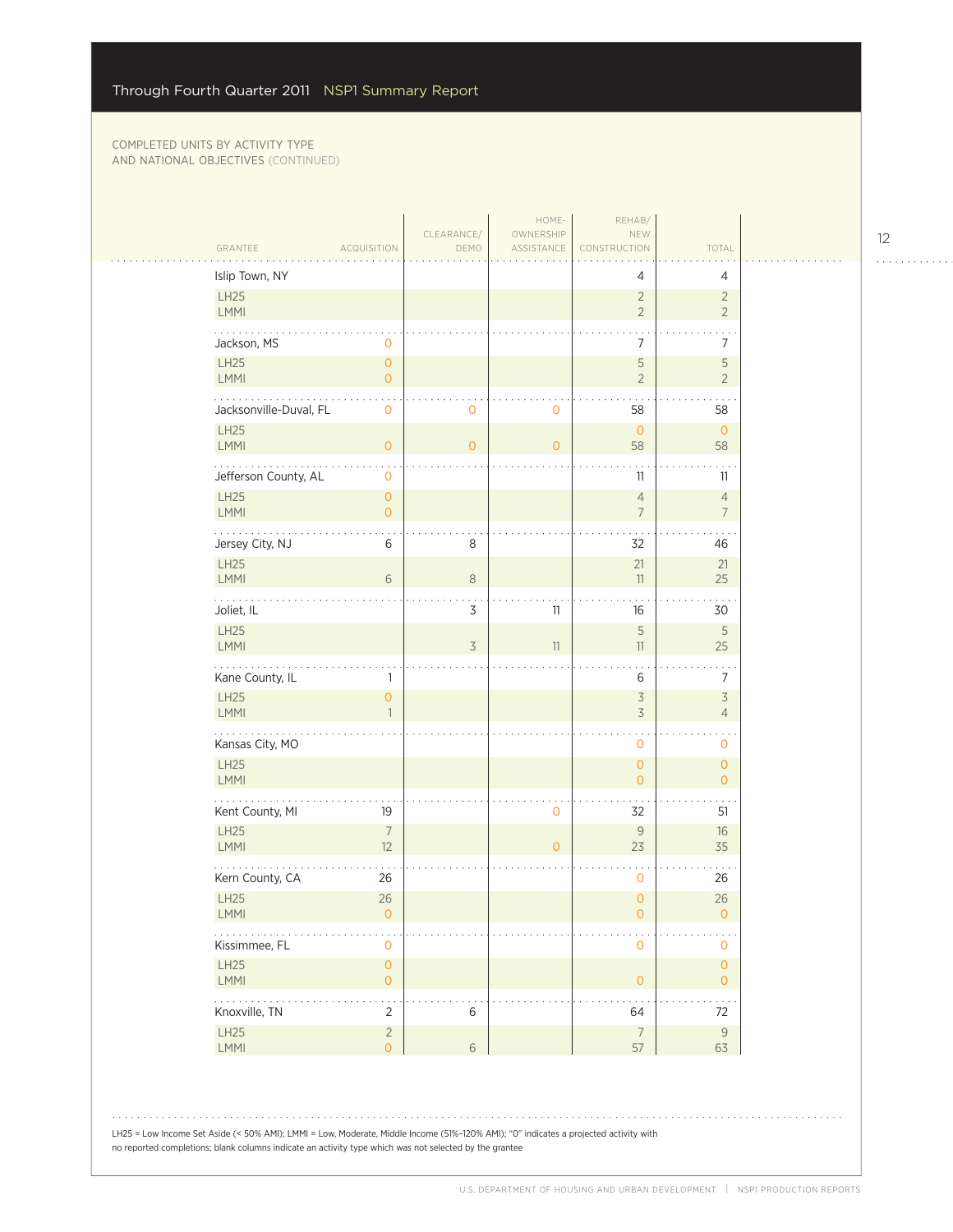$\sim$  . . . .

| GRANTEE               | <b>ACQUISITION</b>                          | CLEARANCE/<br>DEMO      | HOME-<br>OWNERSHIP<br>ASSISTANCE | REHAB/<br>NEW<br>CONSTRUCTION         | TOTAL                            |
|-----------------------|---------------------------------------------|-------------------------|----------------------------------|---------------------------------------|----------------------------------|
| Kokomo, IN            |                                             |                         | 0                                | 1                                     | 1                                |
| LH25<br>LMMI          |                                             |                         | $\overline{O}$                   | $\mathsf{O}\xspace$<br>$\overline{1}$ | $\circ$<br>$\mathbf{1}$          |
| Lake County, FL       | $\mathsf{O}\xspace$                         |                         |                                  | 26                                    | 26                               |
| LH25<br>LMMI          | $\mathsf O$<br>$\overline{0}$               |                         |                                  | 14<br>12                              | 14<br>12                         |
| Lake County, IL       |                                             |                         |                                  | 22                                    | 22                               |
| LH25<br>LMMI          |                                             |                         |                                  | $\overline{7}$<br>15                  | $\overline{7}$<br>15             |
| Lake County, IN       | 17                                          | 22                      |                                  | 5                                     | 44                               |
| LH25<br>LMMI          | $17\,$                                      | 22                      |                                  | 5                                     | $\sqrt{5}$<br>39                 |
| Lake County, OH       | $\mathsf{O}\xspace$                         |                         |                                  | 11                                    | 11                               |
| LH25<br><b>LMMI</b>   | $\mathsf{O}\xspace$                         |                         |                                  | 11                                    | $\circ$<br>11                    |
| .<br>Lakeland, FL     | 0                                           | 3                       |                                  | 11                                    | 14                               |
| LH25<br>LMMI          | $\mathsf{O}\xspace$<br>$\mathsf{O}\xspace$  | 3<br>$\Omega$           |                                  | $\overline{4}$<br>$\overline{7}$      | $\overline{7}$<br>$\overline{7}$ |
| Lancaster, CA         | $\ddotsc$<br>$\overline{7}$                 |                         |                                  | 6                                     | 13                               |
| LH25<br>LMMI          | $\mathfrak{Z}$<br>$\overline{4}$            |                         |                                  | $\mathsf 3$<br>$\overline{3}$         | 6<br>$\overline{7}$              |
| Lansing, MI           |                                             | 84                      | $\mathbf 0$                      | 9                                     | 93                               |
| LH25<br><b>LMMI</b>   |                                             | 84                      | $\overline{0}$                   | $\,8\,$<br>$\mathbf{1}$               | 8<br>85                          |
| Las Vegas, NV         | 19                                          |                         | 66                               |                                       | 85                               |
| LH25<br>LMMI          | 19<br>$\mathsf{O}\xspace$                   |                         | 66                               |                                       | 19<br>66                         |
| Lauderhill, FL        | $\mathsf 3$                                 | $\mathbf 0$             | 23                               | 0                                     | 26                               |
| LH25<br>LMMI          | $\ensuremath{\mathbb{I}}$<br>$\overline{c}$ | $\circ$                 | $\overline{4}$<br>$19$           | $\mathsf{O}\xspace$                   | $\sqrt{5}$<br>21                 |
| .<br>Lee County, FL   | $16\,$                                      | $\mathsf{O}\xspace$     |                                  | 106                                   | 122                              |
| LH25<br>LMMI          | $16\,$                                      | $\mathsf{O}\xspace$     |                                  | $\overline{\phantom{a}}$<br>105       | $17\,$<br>105                    |
| .<br>Lincoln Park, MI |                                             | $\sim$ $\sim$<br>$20\,$ |                                  | $\mathsf 9$                           | 29                               |
| LH25<br>LMMI          |                                             | $20\,$                  |                                  | $\,8\,$<br>$\overline{1}$             | $\,8\,$<br>21                    |

LH25 = Low Income Set Aside (< 50% AMI); LMMI = Low, Moderate, Middle Income (51%–120% AMI); "0" indicates a projected activity with no reported completions; blank columns indicate an activity type which was not selected by the grantee

13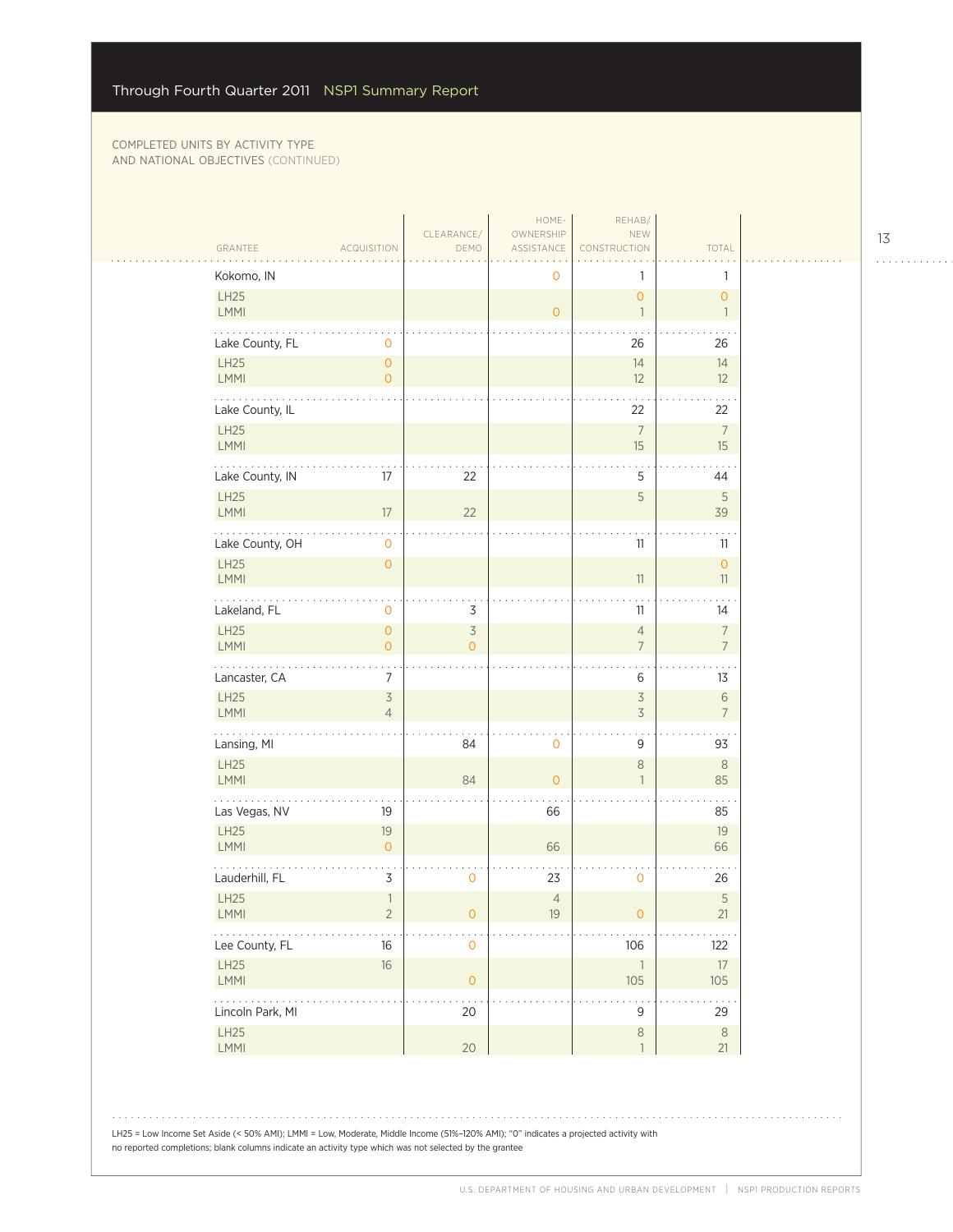| GRANTEE<br><b>ACQUISITION</b>                               | CLEARANCE/<br>DEMO             | HOME-<br>OWNERSHIP<br>ASSISTANCE           | REHAB/<br>NEW<br>CONSTRUCTION       | TOTAL                         |  |
|-------------------------------------------------------------|--------------------------------|--------------------------------------------|-------------------------------------|-------------------------------|--|
| Long Beach, CA<br>6                                         |                                |                                            |                                     | 6                             |  |
| LH25<br>$\overline{0}$<br><b>LMMI</b><br>6                  |                                |                                            |                                     | $\overline{O}$<br>6           |  |
| Lorain, OH<br>0                                             | 6                              |                                            |                                     | 6                             |  |
| LH25<br>$\mathsf{O}\xspace$<br>LMMI<br>$\overline{O}$       | 6                              |                                            |                                     | $\mathsf{O}\xspace$<br>6      |  |
| 17<br>Los Angeles County, CA                                |                                | 100                                        |                                     | 117                           |  |
| LH25<br>$17\,$<br>LMMI                                      |                                | 100                                        |                                     | 17<br>100                     |  |
| Los Angeles, CA                                             |                                | 20                                         | 14                                  | 34                            |  |
| <b>LH25</b><br>LMMI                                         |                                | $\overline{\mathcal{S}}$<br>17             | $\overline{0}$<br>14                | $\overline{3}$<br>31          |  |
| Louisville Jefferson County<br>Metro Government, KY         |                                |                                            | 6                                   | 6                             |  |
| LH25<br><b>LMMI</b>                                         |                                |                                            | $\overline{O}$<br>6                 | $\mathbf{O}$<br>6             |  |
| Macomb County, MI<br>0                                      | 18                             | 52                                         |                                     | 70                            |  |
| LH25<br><b>LMMI</b><br>$\mathsf{O}\xspace$                  | $\overline{\phantom{a}}$<br>17 | 25<br>27                                   |                                     | 26<br>44                      |  |
| Manatee County, FL<br>0                                     | 62                             | 1                                          | 29                                  | 92                            |  |
| <b>LH25</b><br>$\mathsf{O}\xspace$<br>LMMI                  | $\mathsf{O}\xspace$<br>62      | $\overline{\phantom{a}}$<br>$\overline{0}$ | 22<br>$\overline{7}$                | 23<br>69                      |  |
| Margate, FL<br>6                                            |                                |                                            |                                     | 6                             |  |
| <b>LH25</b><br>$\overline{\phantom{a}}$<br>5<br><b>LMMI</b> |                                |                                            |                                     | $\mathbf{1}$<br>5             |  |
| Maricopa County, AZ<br>48                                   |                                | 8                                          | 0                                   | 56                            |  |
| LH25<br>14<br>LMMI<br>34                                    |                                | $\,8\,$                                    | $\mathbf{O}$                        | 14<br>42                      |  |
| Marion County, FL<br>36                                     |                                |                                            | 0                                   | 36                            |  |
| LH25<br>14<br>22<br>LMMI                                    |                                |                                            | $\mathbf 0$<br>$\overline{O}$       | 14<br>22                      |  |
| McHenry County, IL                                          |                                |                                            | 11                                  | 11                            |  |
| LH25<br>LMMI                                                |                                |                                            | $\overline{\mathcal{S}}$<br>$\,8\,$ | $\overline{\mathcal{S}}$<br>8 |  |
| Memphis, TN<br>4                                            |                                | 5                                          | 5                                   | 14                            |  |
| LH25<br>$\mathsf{O}\xspace$<br>LMMI<br>$\overline{4}$       |                                | $\mathsf S$                                | 0<br>5                              | $\circ$<br>14                 |  |
|                                                             |                                |                                            |                                     |                               |  |

14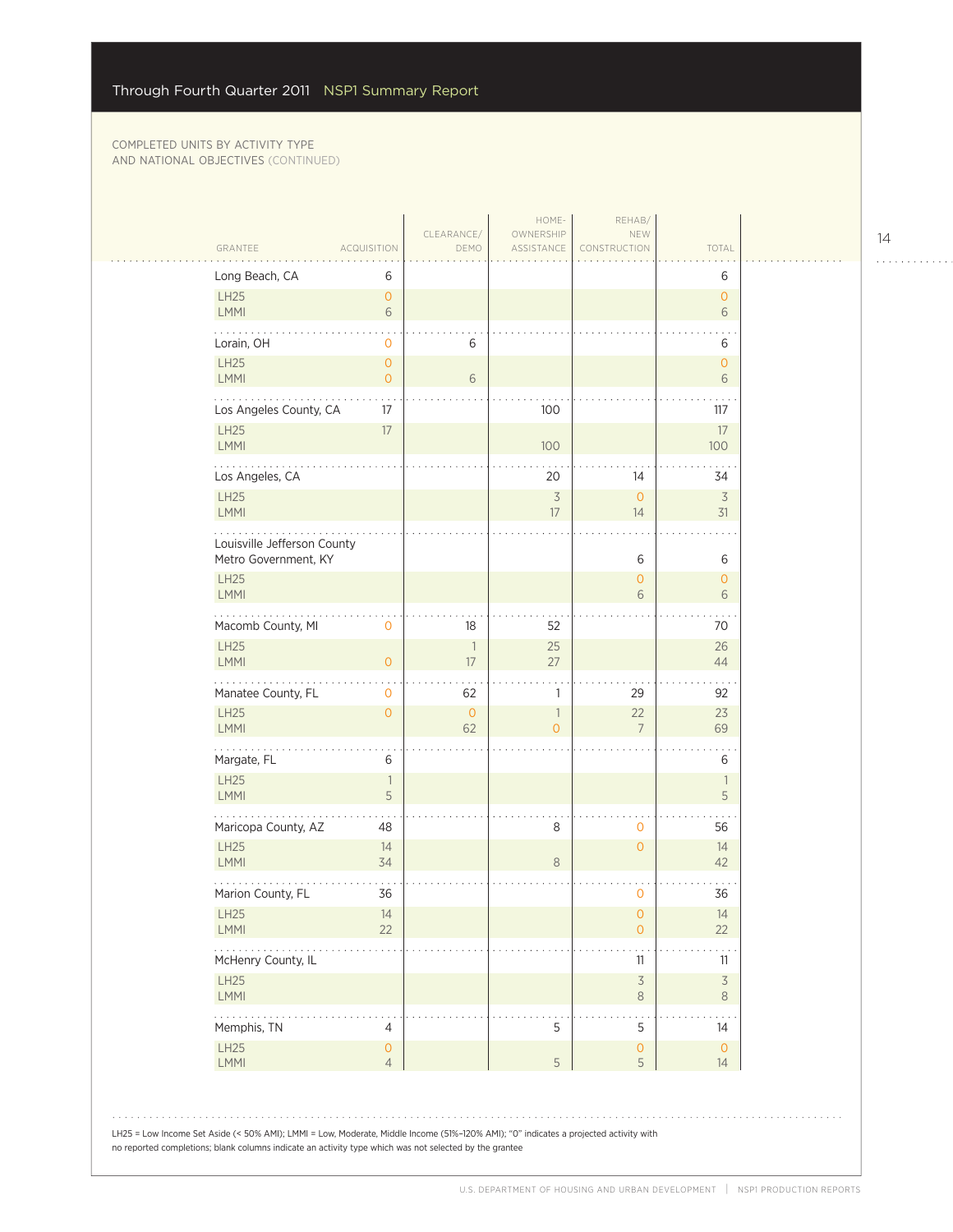$\mathcal{L}_{\mathcal{A}}$ 

| Mesa, AZ                            |                                            | 1                        | 23                 | 84                                    | 108                              |
|-------------------------------------|--------------------------------------------|--------------------------|--------------------|---------------------------------------|----------------------------------|
| LH25<br>LMMI                        |                                            | $\overline{\phantom{a}}$ | 23                 | 56<br>28                              | 56<br>52                         |
| Mesquite, TX                        |                                            |                          |                    | 6                                     | 6                                |
| LH25<br>LMMI                        |                                            |                          |                    | $\overline{4}$<br>$\overline{2}$      | $\overline{4}$<br>$\overline{2}$ |
| Miami Gardens City, FL              | 29                                         | $\mathsf 9$              | 9                  | 8                                     | 55                               |
| LH25<br>LMMI                        | 29                                         | $\mathsf 9$              | $\mathsf{9}$       | $\,8\,$<br>$\overline{O}$             | $\,8\,$<br>47                    |
| Miami, FL                           | 25                                         | 30                       |                    | 1                                     | 56                               |
| LH25<br>LMMI                        | 25<br>$\mathbf{O}$                         | 30                       |                    | $\mathbf{1}$                          | 25<br>31                         |
| Miami-Dade County, FL               | 12                                         | $\mathsf{O}\xspace$      | 5                  | $\mathbf{O}$                          | 17                               |
| LH25<br>LMMI                        | $\mathsf{O}\xspace$<br>12                  | $\circ$                  | 5                  | $\mathsf{O}\xspace$<br>$\overline{O}$ | $\mathsf O$<br>17                |
| .<br>Middletown, OH                 |                                            | 37                       |                    | 15                                    | 52                               |
| LH25<br>LMMI                        |                                            | $37$                     |                    | $\sqrt{6}$<br>$\mathcal G$            | $\,$ 6 $\,$<br>46                |
| Milwaukee, WI                       |                                            | 39                       | 91                 | 37                                    | 167                              |
| <b>LH25</b><br>LMMI                 |                                            | 39                       | 34<br>57           | 22<br>15                              | 56<br>111                        |
| .<br>Minneapolis, MN                | 0                                          | 79                       | 5                  | 4                                     | 88                               |
| LH25<br><b>LMMI</b>                 | $\overline{O}$                             | 79                       | 5                  | $\circ$<br>$\overline{4}$             | $\mathsf O$<br>88                |
| Miramar, FL                         | 19                                         |                          | 47                 | 38                                    | 104                              |
| <b>LH25</b><br>LMMI                 | $\,$ 6 $\,$<br>13                          |                          | $\mathsf{9}$<br>38 | $\sqrt{6}$<br>32                      | 21<br>83                         |
| Modesto, CA                         | 49                                         |                          | $\overline{2}$     |                                       | 51                               |
| LH25<br><b>LMMI</b>                 | 13<br>36                                   |                          | $\overline{2}$     |                                       | 13<br>38                         |
| Montgomery County, MD               | 1                                          |                          |                    |                                       | 1                                |
| LH25<br>LMMI                        | $\overline{\phantom{a}}$<br>$\overline{0}$ |                          |                    |                                       | $\mathbf{1}$<br>$\overline{O}$   |
| 20. pr. n.<br>Montgomery County, OH | $\mathsf{O}\xspace$                        | 78                       | $\mathbf{1}$       | $\mathbf 0$                           | 79                               |
| LH25<br>LMMI                        | $\mathsf{O}\xspace$<br>$\overline{O}$      | 78                       | $\mathbf{1}$       | $\mathsf{O}\xspace$<br>$\circ$        | $\mathsf O$<br>79                |

LH25 = Low Income Set Aside (< 50% AMI); LMMI = Low, Moderate, Middle Income (51%–120% AMI); "0" indicates a projected activity with no reported completions; blank columns indicate an activity type which was not selected by the grantee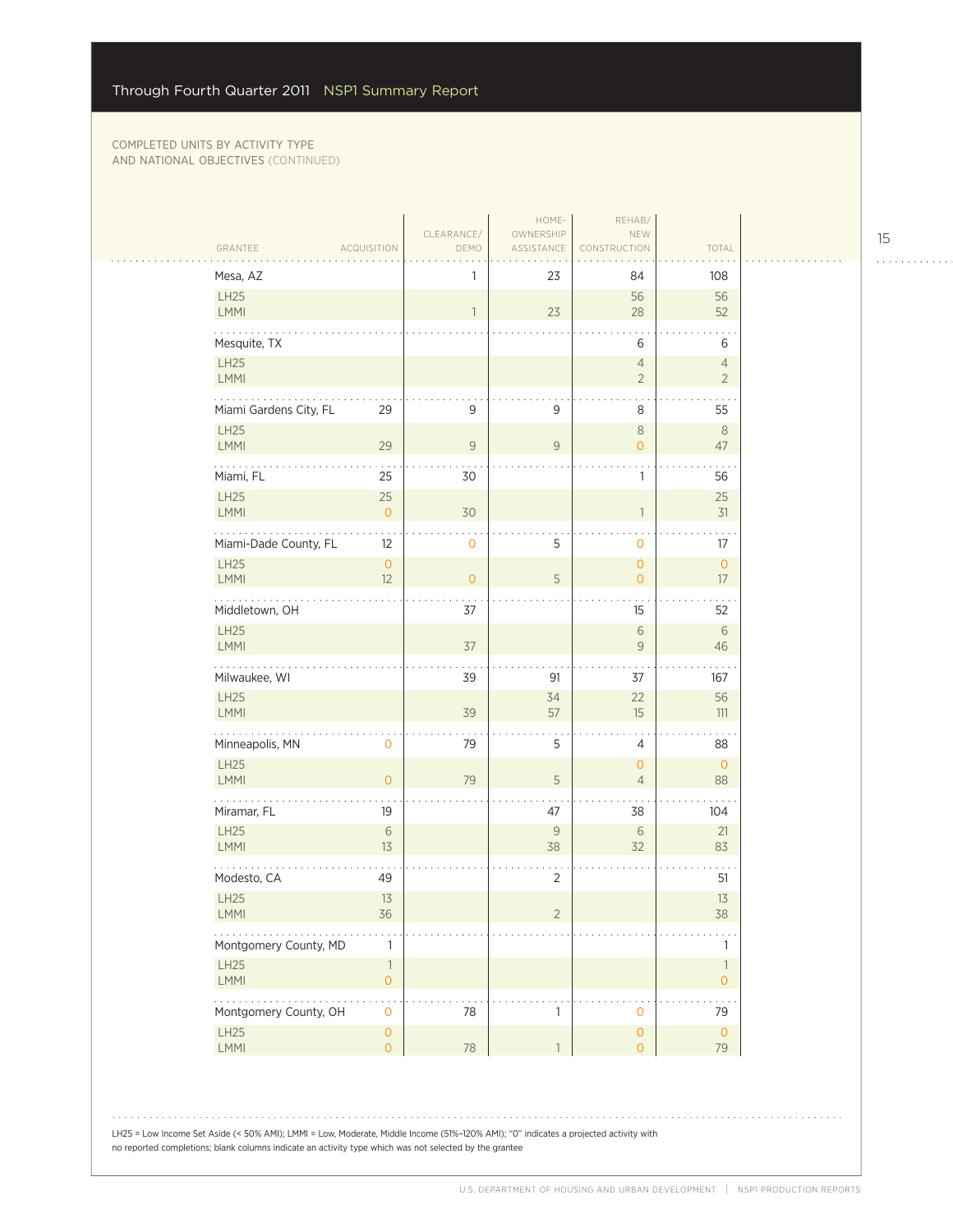$\mathcal{L}_{\mathcal{A}}$ 

| GRANTEE                  | <b>ACQUISITION</b>               | CLEARANCE/<br>DEMO         | HOME-<br>OWNERSHIP<br>ASSISTANCE | REHAB/<br>NEW<br>CONSTRUCTION         | TOTAL                                   |
|--------------------------|----------------------------------|----------------------------|----------------------------------|---------------------------------------|-----------------------------------------|
| Moreno Valley, CA        |                                  |                            | 0                                | 24                                    | 24                                      |
| LH25<br>LMMI             |                                  |                            | $\overline{O}$                   | $\overline{0}$<br>24                  | $\overline{O}$<br>24                    |
| Muncie, IN               |                                  |                            |                                  | $\overline{2}$                        | 2                                       |
| LH25                     |                                  |                            |                                  | $\overline{2}$                        | $\overline{2}$                          |
| Nashville-Davidson, TN   | 43                               |                            |                                  |                                       | 43                                      |
| <b>LH25</b><br>LMMI      | 38<br>5                          |                            |                                  |                                       | 38<br>5                                 |
| .<br>Nassau County, NY   | 0                                |                            |                                  | 0                                     | $\ddot{\phantom{0}}$<br>0               |
| <b>LH25</b><br>LMMI      | $\overline{0}$<br>$\overline{O}$ |                            |                                  | $\mathsf{O}\xspace$<br>$\overline{O}$ | $\overline{O}$<br>$\overline{0}$        |
| New Mexico State Program |                                  |                            | 11                               | 138                                   | 149                                     |
| <b>LH25</b><br>LMMI      |                                  |                            | $\overline{4}$<br>$\overline{7}$ | 70<br>68                              | 74<br>75                                |
| .<br>New Orleans, LA     | 0                                |                            |                                  | 0                                     | 0                                       |
| <b>LH25</b><br>LMMI      | $\overline{O}$                   |                            |                                  | $\circ$<br>$\overline{O}$             | $\overline{O}$<br>$\overline{O}$        |
| New York City, NY        | 6                                |                            |                                  | 0                                     | 6                                       |
| <b>LH25</b><br>LMMI      | 6                                |                            |                                  | $\overline{O}$<br>$\overline{O}$      | $\sqrt{6}$<br>$\overline{O}$            |
| Newark, NJ               | 0                                |                            |                                  | 58                                    | 58                                      |
| <b>LH25</b><br>LMMI      | 0                                |                            |                                  | $\overline{0}$<br>58                  | $\circ$<br>58                           |
| North Miami, FL          | 21                               |                            |                                  |                                       | 21                                      |
| <b>LH25</b><br>LMMI      | 11<br>10                         |                            |                                  |                                       | 11<br>10 <sup>°</sup>                   |
| Northern Mariana Islands | 8                                |                            |                                  |                                       | 8                                       |
| <b>LH25</b><br>LMMI      | 6<br>$\overline{2}$              |                            |                                  |                                       | $6\,$<br>$\overline{2}$                 |
| .<br>Oakland County, MI  |                                  | $\sim$ $\sim$ $\sim$<br>81 | .<br>180                         | $\alpha$ , $\alpha$ , $\alpha$<br>158 | $\alpha$ , $\alpha$ , $\alpha$ ,<br>419 |
| LH25<br>LMMI             |                                  | $81\,$                     | 92<br>$88\,$                     | $71\,$<br>87                          | 163<br>256                              |
| .<br>Oakland, CA         | $\overline{2}$                   |                            |                                  | $\mathbf 0$                           | $\overline{2}$                          |
| LH25<br>LMMI             | $\overline{2}$                   |                            |                                  | $\mathsf{O}\xspace$                   | $\mathsf{O}\xspace$<br>$\overline{2}$   |

LH25 = Low Income Set Aside (< 50% AMI); LMMI = Low, Moderate, Middle Income (51%–120% AMI); "0" indicates a projected activity with no reported completions; blank columns indicate an activity type which was not selected by the grantee

16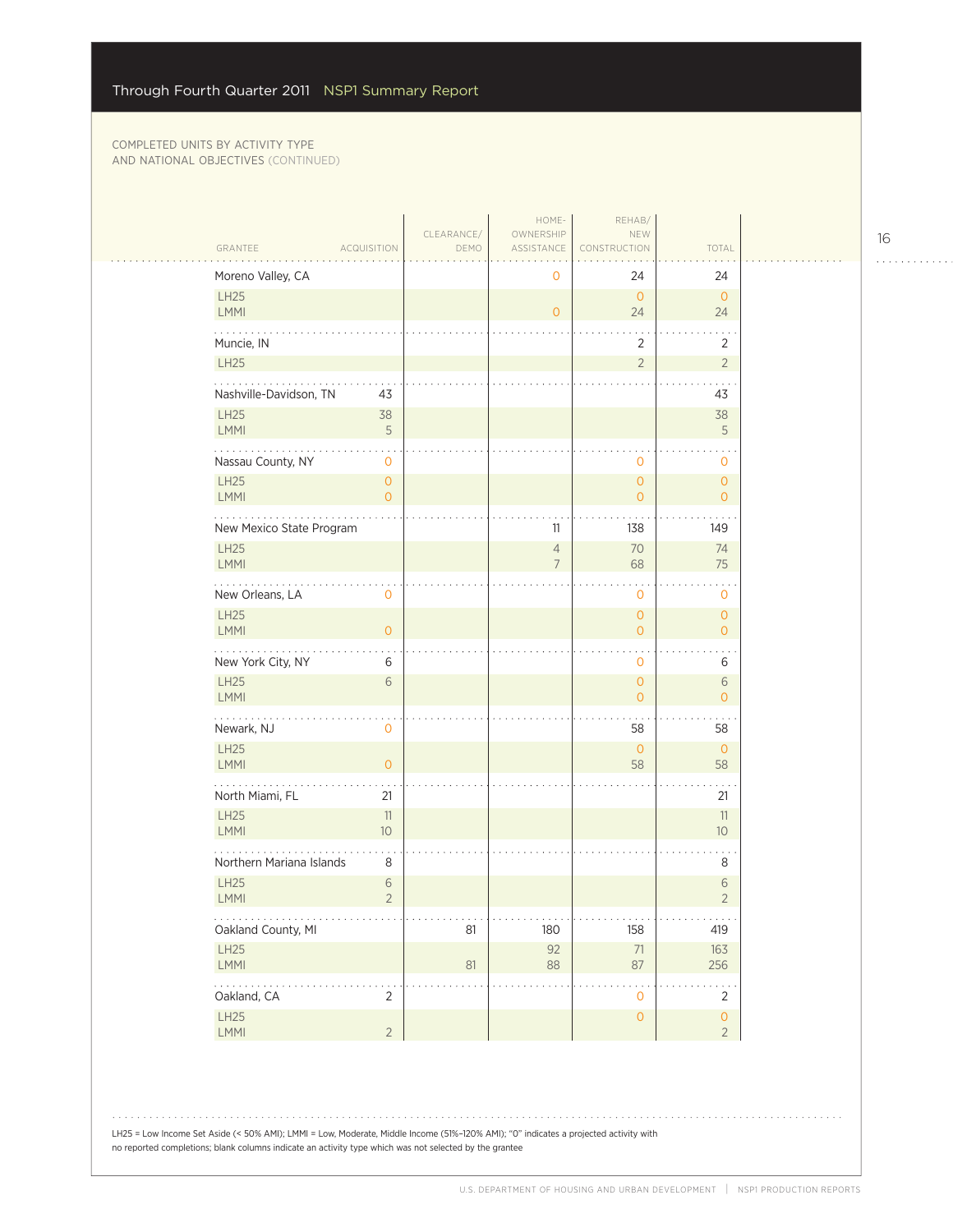$\sim$  . . . .

| GRANTEE<br><b>ACQUISITION</b><br>ASSISTANCE<br>DEMO<br>Oklahoma City, OK<br>LH25<br>LMMI<br>Oklahoma State Program<br>$\mathbf 0$<br>40<br>LH25<br>$\mathsf{O}\xspace$<br>$\mathbf{1}$<br><b>LMMI</b><br>$\overline{O}$<br>39<br>.<br>Ontario, CA<br>0<br>LH25<br>$\mathsf{O}\xspace$<br>LMMI<br>$\mathsf{O}\xspace$<br>Orange County, CA<br>3<br>LH25<br>$\mathsf{O}\xspace$<br>LMMI<br>$\overline{\mathcal{S}}$<br>Orange County, FL<br>68<br>21<br>LH25<br>$\,8\,$<br><b>LMMI</b><br>60<br>21<br>.<br>Orange County, NY<br>$\mathbf 0$<br>LH25<br>$\mathsf{O}\xspace$<br><b>LMMI</b><br>$\overline{O}$<br>$\ddotsc$<br>Orlando, FL<br>2 | CONSTRUCTION<br>0<br>0<br>$\mathsf{O}\xspace$<br>$\mathsf{O}\xspace$<br>$\overline{O}$<br>$\overline{O}$<br>0<br>$\overline{2}$<br>$\sqrt{2}$<br>$\overline{O}$<br>$\overline{O}$<br>$\overline{0}$<br>0<br>0<br>$\overline{0}$<br>$\overline{O}$<br>$\overline{O}$<br>146<br>8<br>14<br>$\mathbf 0$<br>132<br>$\,8\,$<br>3 | TOTAL<br>0<br>$\overline{O}$<br>$\overline{O}$<br>42<br>$\overline{3}$<br>39<br>0<br>$\overline{0}$<br>$\overline{O}$<br>3<br>$\mathbf{O}$<br>3<br>243<br>22<br>221 |
|--------------------------------------------------------------------------------------------------------------------------------------------------------------------------------------------------------------------------------------------------------------------------------------------------------------------------------------------------------------------------------------------------------------------------------------------------------------------------------------------------------------------------------------------------------------------------------------------------------------------------------------------|-----------------------------------------------------------------------------------------------------------------------------------------------------------------------------------------------------------------------------------------------------------------------------------------------------------------------------|---------------------------------------------------------------------------------------------------------------------------------------------------------------------|
|                                                                                                                                                                                                                                                                                                                                                                                                                                                                                                                                                                                                                                            |                                                                                                                                                                                                                                                                                                                             |                                                                                                                                                                     |
|                                                                                                                                                                                                                                                                                                                                                                                                                                                                                                                                                                                                                                            |                                                                                                                                                                                                                                                                                                                             |                                                                                                                                                                     |
|                                                                                                                                                                                                                                                                                                                                                                                                                                                                                                                                                                                                                                            |                                                                                                                                                                                                                                                                                                                             |                                                                                                                                                                     |
|                                                                                                                                                                                                                                                                                                                                                                                                                                                                                                                                                                                                                                            |                                                                                                                                                                                                                                                                                                                             |                                                                                                                                                                     |
|                                                                                                                                                                                                                                                                                                                                                                                                                                                                                                                                                                                                                                            |                                                                                                                                                                                                                                                                                                                             |                                                                                                                                                                     |
|                                                                                                                                                                                                                                                                                                                                                                                                                                                                                                                                                                                                                                            |                                                                                                                                                                                                                                                                                                                             |                                                                                                                                                                     |
|                                                                                                                                                                                                                                                                                                                                                                                                                                                                                                                                                                                                                                            |                                                                                                                                                                                                                                                                                                                             |                                                                                                                                                                     |
|                                                                                                                                                                                                                                                                                                                                                                                                                                                                                                                                                                                                                                            |                                                                                                                                                                                                                                                                                                                             |                                                                                                                                                                     |
|                                                                                                                                                                                                                                                                                                                                                                                                                                                                                                                                                                                                                                            |                                                                                                                                                                                                                                                                                                                             |                                                                                                                                                                     |
|                                                                                                                                                                                                                                                                                                                                                                                                                                                                                                                                                                                                                                            |                                                                                                                                                                                                                                                                                                                             |                                                                                                                                                                     |
|                                                                                                                                                                                                                                                                                                                                                                                                                                                                                                                                                                                                                                            |                                                                                                                                                                                                                                                                                                                             |                                                                                                                                                                     |
|                                                                                                                                                                                                                                                                                                                                                                                                                                                                                                                                                                                                                                            |                                                                                                                                                                                                                                                                                                                             | 3                                                                                                                                                                   |
|                                                                                                                                                                                                                                                                                                                                                                                                                                                                                                                                                                                                                                            | $\mathsf{O}\xspace$<br>$\overline{3}$                                                                                                                                                                                                                                                                                       | $\mathbf{O}$<br>$\overline{3}$                                                                                                                                      |
|                                                                                                                                                                                                                                                                                                                                                                                                                                                                                                                                                                                                                                            | 27                                                                                                                                                                                                                                                                                                                          | 29                                                                                                                                                                  |
| LH25<br>$\mathsf{O}\xspace$<br><b>LMMI</b><br>$\overline{2}$                                                                                                                                                                                                                                                                                                                                                                                                                                                                                                                                                                               | 13<br>14                                                                                                                                                                                                                                                                                                                    | 13<br>16                                                                                                                                                            |
| .<br>Palm Bay, FL<br>42<br>0                                                                                                                                                                                                                                                                                                                                                                                                                                                                                                                                                                                                               | 16                                                                                                                                                                                                                                                                                                                          | 58                                                                                                                                                                  |
| LH25<br>14<br>$\overline{0}$<br><b>LMMI</b><br>28                                                                                                                                                                                                                                                                                                                                                                                                                                                                                                                                                                                          | 16<br>$\overline{0}$                                                                                                                                                                                                                                                                                                        | 30<br>28                                                                                                                                                            |
| Palm Beach County, FL<br>110                                                                                                                                                                                                                                                                                                                                                                                                                                                                                                                                                                                                               |                                                                                                                                                                                                                                                                                                                             | 110                                                                                                                                                                 |
| <b>LH25</b><br>53<br>LMMI<br>57                                                                                                                                                                                                                                                                                                                                                                                                                                                                                                                                                                                                            |                                                                                                                                                                                                                                                                                                                             | 53<br>57                                                                                                                                                            |
| Palmdale, CA<br>7<br>0                                                                                                                                                                                                                                                                                                                                                                                                                                                                                                                                                                                                                     | 3                                                                                                                                                                                                                                                                                                                           | 10                                                                                                                                                                  |
| LH25<br>$\overline{\mathcal{S}}$<br>LMMI<br>4<br>0                                                                                                                                                                                                                                                                                                                                                                                                                                                                                                                                                                                         | 3                                                                                                                                                                                                                                                                                                                           | $\overline{\mathcal{S}}$                                                                                                                                            |
| Pasco County, FL<br>$\mathsf{O}\xspace$<br>93                                                                                                                                                                                                                                                                                                                                                                                                                                                                                                                                                                                              | 171<br>$\mathbf 0$                                                                                                                                                                                                                                                                                                          | 264                                                                                                                                                                 |
| LH25<br>$\mathsf{O}\xspace$<br>LMMI<br>93<br>$\mathsf{O}\xspace$                                                                                                                                                                                                                                                                                                                                                                                                                                                                                                                                                                           | $\mathsf{O}\xspace$<br>45<br>$\mathsf{O}\xspace$<br>126                                                                                                                                                                                                                                                                     | 45<br>219                                                                                                                                                           |
| المتحديد<br>ρ.,<br>Paterson, NJ<br>$\mathsf{O}\xspace$<br>$\overline{2}$                                                                                                                                                                                                                                                                                                                                                                                                                                                                                                                                                                   | $\mathsf{O}\xspace$                                                                                                                                                                                                                                                                                                         | $\overline{2}$                                                                                                                                                      |
| LH25<br>$\mathsf O$<br>$\overline{\phantom{a}}$<br>LMMI<br>$\overline{O}$<br>$\overline{1}$                                                                                                                                                                                                                                                                                                                                                                                                                                                                                                                                                | $\mathsf O$<br>$\overline{O}$                                                                                                                                                                                                                                                                                               | $\overline{\phantom{a}}$<br>$\mathbf{1}$                                                                                                                            |

17

. . . . . . . . . . . .

LH25 = Low Income Set Aside (< 50% AMI); LMMI = Low, Moderate, Middle Income (51%–120% AMI); "0" indicates a projected activity with no reported completions; blank columns indicate an activity type which was not selected by the grantee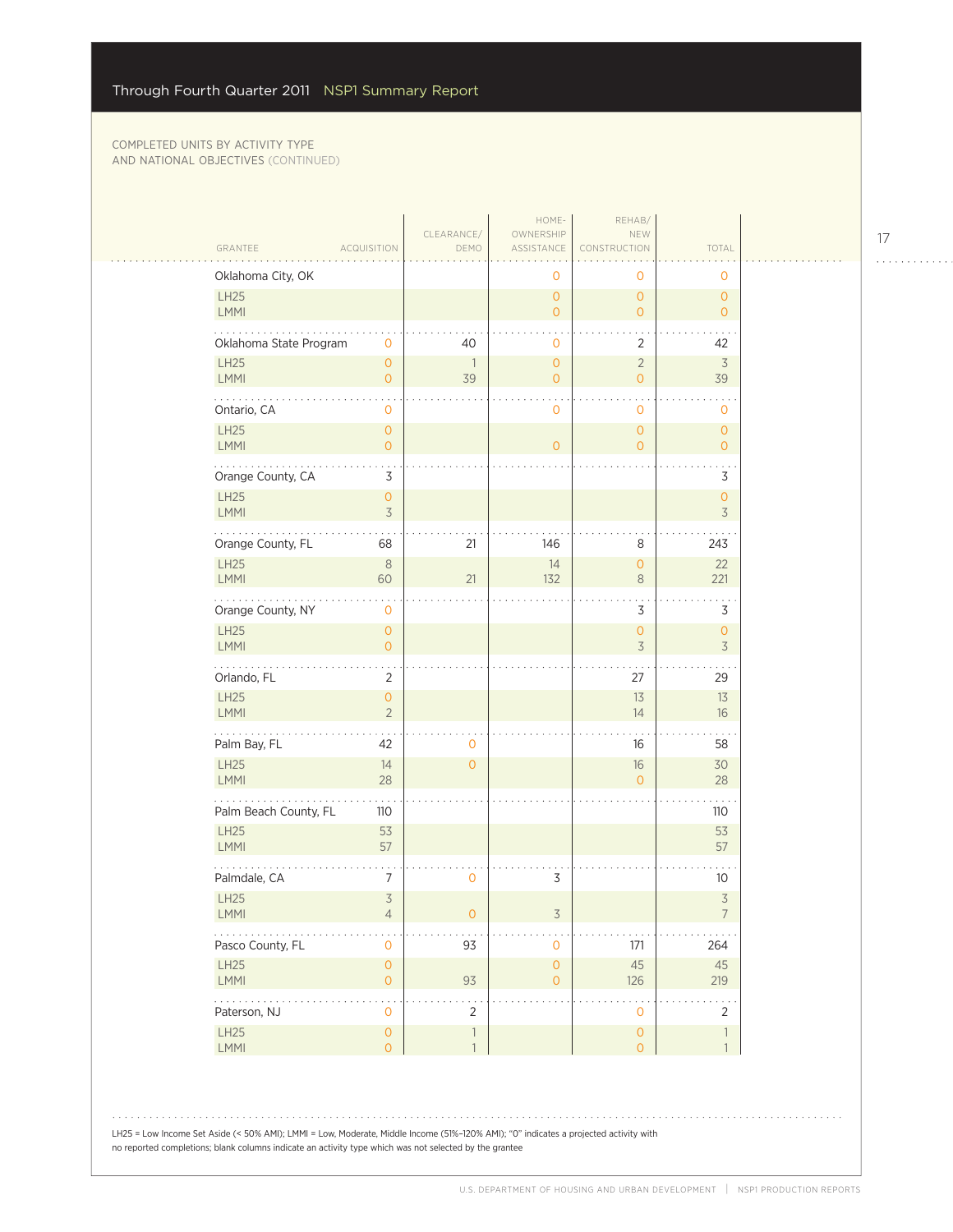| GRANTEE                                                                                        | <b>ACQUISITION</b>                          | CLEARANCE/<br>DEMO | HOME-<br>OWNERSHIP<br>ASSISTANCE      | REHAB/<br>NEW<br>CONSTRUCTION    | TOTAL                |
|------------------------------------------------------------------------------------------------|---------------------------------------------|--------------------|---------------------------------------|----------------------------------|----------------------|
| Pembroke Pines, FL                                                                             | 0                                           |                    | 36                                    | 34                               | 70                   |
| LH25<br>LMMI                                                                                   | $\overline{0}$<br>$\overline{0}$            |                    | $\overline{1}$<br>35                  | $\overline{2}$<br>32             | $\overline{3}$<br>67 |
| Philadelphia, PA                                                                               |                                             |                    |                                       | 47                               | $\sim$<br>47         |
| LH25<br>LMMI                                                                                   |                                             |                    |                                       | $\overline{0}$<br>47             | $\circ$<br>47        |
| Phoenix, AZ                                                                                    | 0                                           | $\circ$            | 185                                   | 27                               | 212                  |
| LH25<br><b>LMMI</b>                                                                            | $\mathsf{O}\xspace$<br>$\overline{O}$       | $\overline{O}$     | 5<br>180                              | $\mathbf{O}$<br>27               | $\mathsf S$<br>207   |
| Pima County, AZ                                                                                |                                             | 7                  |                                       | 5                                | 12                   |
| <b>LH25</b><br>LMMI                                                                            |                                             | $\overline{7}$     |                                       | $\overline{2}$<br>$\overline{3}$ | $\sqrt{2}$<br>$10$   |
| Pinellas County, FL                                                                            | 0                                           | 0                  | $\mathbf 0$                           | 35                               | $\sim$<br>35         |
| LH25<br>LMMI                                                                                   | $\mathsf{O}\xspace$<br>$\overline{0}$       | $\overline{O}$     | $\overline{0}$                        | $18\,$<br>17                     | $18\,$<br>17         |
| Pittsburgh, PA                                                                                 |                                             | 154                |                                       | 27                               | 181                  |
| LH25<br>LMMI                                                                                   |                                             | 154                |                                       | 23<br>$\overline{4}$             | 23<br>158            |
| Plantation, FL                                                                                 | 4                                           |                    |                                       | $\overline{2}$                   | 6                    |
| LH25<br>LMMI                                                                                   | $\overline{0}$<br>$\overline{4}$            |                    |                                       | $\mathsf O$<br>$\overline{2}$    | $\mathbf{O}$<br>6    |
| .<br>Polk County, Fl                                                                           | 13                                          | 0                  |                                       | 63                               | 76                   |
| LH25<br>LMMI                                                                                   | 13                                          | $\overline{O}$     |                                       | 17<br>46                         | 30<br>46             |
| Pomona, CA                                                                                     | 9                                           | 0                  | $\mathbf 0$                           |                                  | 9                    |
| <b>LH25</b><br><b>LMMI</b>                                                                     | $\sqrt{4}$<br>5                             | $\overline{O}$     | $\mathbf{O}$                          |                                  | $\sqrt{4}$<br>5      |
| Pompano Beach, FL                                                                              | 15                                          | $\mathsf 3$        |                                       | 1                                | 19                   |
| <b>LH25</b><br>LMMI                                                                            | $\mathcal{G}$<br>$6\,$                      | 3                  |                                       |                                  | $\mathsf{9}$<br>$10$ |
| $\ldots$<br>Pontiac, MI                                                                        | $\mathsf S$                                 | 75                 | $\mathbf{1}$                          | $\mathsf 9$                      | 90                   |
| LH25<br>LMMI                                                                                   | $\mathsf O$<br>$\mathsf S$                  | 75                 | $\mathbb{1}$                          | $\mathcal G$                     | $\mathcal{G}$<br>81  |
| $\mathbf{1}$ , $\mathbf{1}$ , $\mathbf{1}$ , $\mathbf{1}$ , $\mathbf{1}$<br>Port St. Lucie, FL | $\ddot{\phantom{a}}$<br>$\mathsf{O}\xspace$ | $30$               | $\mathsf{O}\xspace$                   | 78                               | 108                  |
| LH25<br>LMMI                                                                                   | $\mathsf O$<br>$\mathsf{O}\xspace$          | $13$<br>$17\,$     | $\mathsf{O}\xspace$<br>$\overline{O}$ | 32<br>46                         | 45<br>63             |

LH25 = Low Income Set Aside (< 50% AMI); LMMI = Low, Moderate, Middle Income (51%–120% AMI); "0" indicates a projected activity with no reported completions; blank columns indicate an activity type which was not selected by the grantee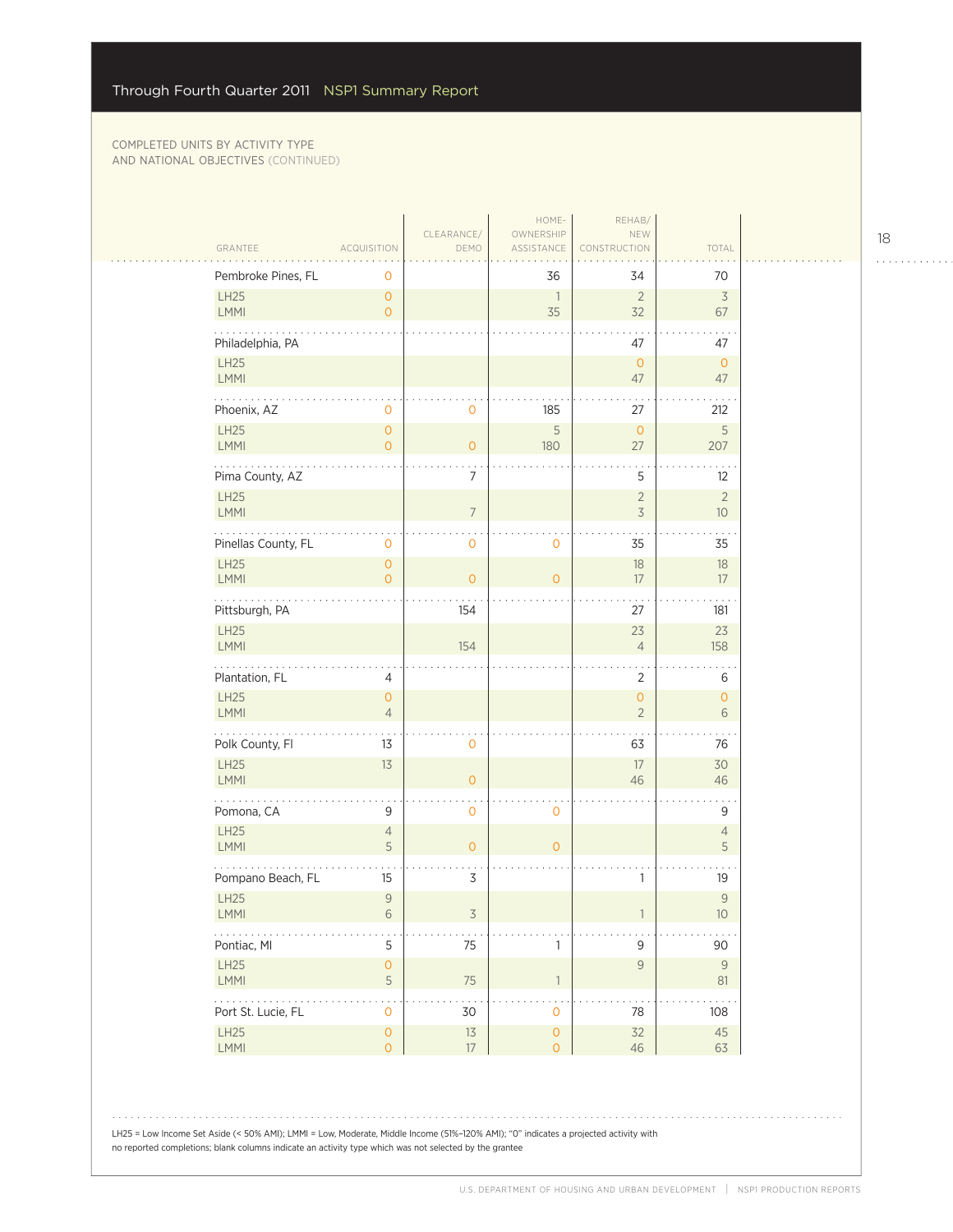| GRANTEE                    | <b>ACQUISITION</b>                         | CLEARANCE/<br>DEMO | HOME-<br>OWNERSHIP<br>ASSISTANCE           | REHAB/<br>NEW<br>CONSTRUCTION       | TOTAL                              |  |
|----------------------------|--------------------------------------------|--------------------|--------------------------------------------|-------------------------------------|------------------------------------|--|
| Prince Georges County, MD  |                                            |                    | 1,116                                      | 26                                  | 1142                               |  |
| LH25<br>LMMI               |                                            |                    | 142<br>974                                 | $\overline{4}$<br>22                | 146<br>996                         |  |
| Prince William County, VA  | 3                                          |                    | 22                                         |                                     | 25                                 |  |
| <b>LH25</b><br>LMMI        | $\overline{\mathcal{S}}$                   |                    | $\overline{\phantom{a}}$<br>21             |                                     | $\overline{4}$<br>21               |  |
| .<br>Rancho Cucamonga, CA  | 8                                          |                    |                                            |                                     | 8                                  |  |
| LH25<br>LMMI               | $\overline{2}$<br>6                        |                    |                                            |                                     | $\overline{2}$<br>6                |  |
| Redford, MI                | 3                                          | 15                 | 8                                          | 28                                  | 54                                 |  |
| LH25<br>LMMI               | $\overline{\mathcal{S}}$<br>$\overline{O}$ | 15                 | $\,8\,$<br>$\overline{O}$                  | $\,8\,$<br>20                       | 19<br>35                           |  |
| Rhode Island State Program | $\overline{2}$                             | 2                  | 136                                        | 221                                 | 361                                |  |
| LH25<br>LMMI               | $\overline{2}$                             | $\overline{2}$     | 136                                        | 100<br>121                          | 100<br>261                         |  |
| Rialto, CA                 | 3                                          |                    | 46                                         |                                     | 49                                 |  |
| LH25<br><b>LMMI</b>        | $\mathbf 0$<br>3                           |                    | 46                                         |                                     | $\overline{0}$<br>49               |  |
| Richland County, SC        |                                            | 37                 |                                            | 8                                   | 45                                 |  |
| LH25<br>LMMI               |                                            | 37                 |                                            | $\mathsf S$<br>$\overline{3}$       | 5<br>40                            |  |
| Richmond, CA               | 0                                          |                    | $\mathbf 0$                                | 6                                   | 6                                  |  |
| LH25<br><b>LMMI</b>        | $\overline{O}$                             |                    | $\overline{0}$                             | $\mathsf{O}\xspace$<br>6            | $\circ$<br>6                       |  |
| Riverside County, CA       | 218                                        |                    | 50                                         | 159                                 | 427                                |  |
| LH25<br>LMMI               | 100<br>118                                 |                    | $\overline{2}$<br>48                       | 41<br>118                           | 143<br>284                         |  |
| Riverside, CA              | 45                                         | 0                  | $\mathbf 0$                                |                                     | 45                                 |  |
| LH25<br>$\mathsf{LMMI}$    | 15<br>30                                   | $\sigma$           | O.                                         |                                     | 15<br>30                           |  |
| Rockford, IL               | 1                                          | 26                 | $\mathsf{O}\xspace$                        | 1                                   | 28                                 |  |
| LH25<br>LMMI               | $\overline{1}$                             | $26\,$             | $\mathsf{O}\xspace$<br>$\mathsf{O}\xspace$ | $\mathbb{1}$<br>$\mathsf{O}\xspace$ | $\overline{\phantom{a}}$<br>$27\,$ |  |
| Sacramento County, CA      |                                            | 1                  |                                            | 126                                 | 127                                |  |
| LH25<br>LMMI               |                                            | $\mathbf{1}$       |                                            | 39<br>87                            | 39<br>88                           |  |

LH25 = Low Income Set Aside (< 50% AMI); LMMI = Low, Moderate, Middle Income (51%–120% AMI); "0" indicates a projected activity with no reported completions; blank columns indicate an activity type which was not selected by the grantee

19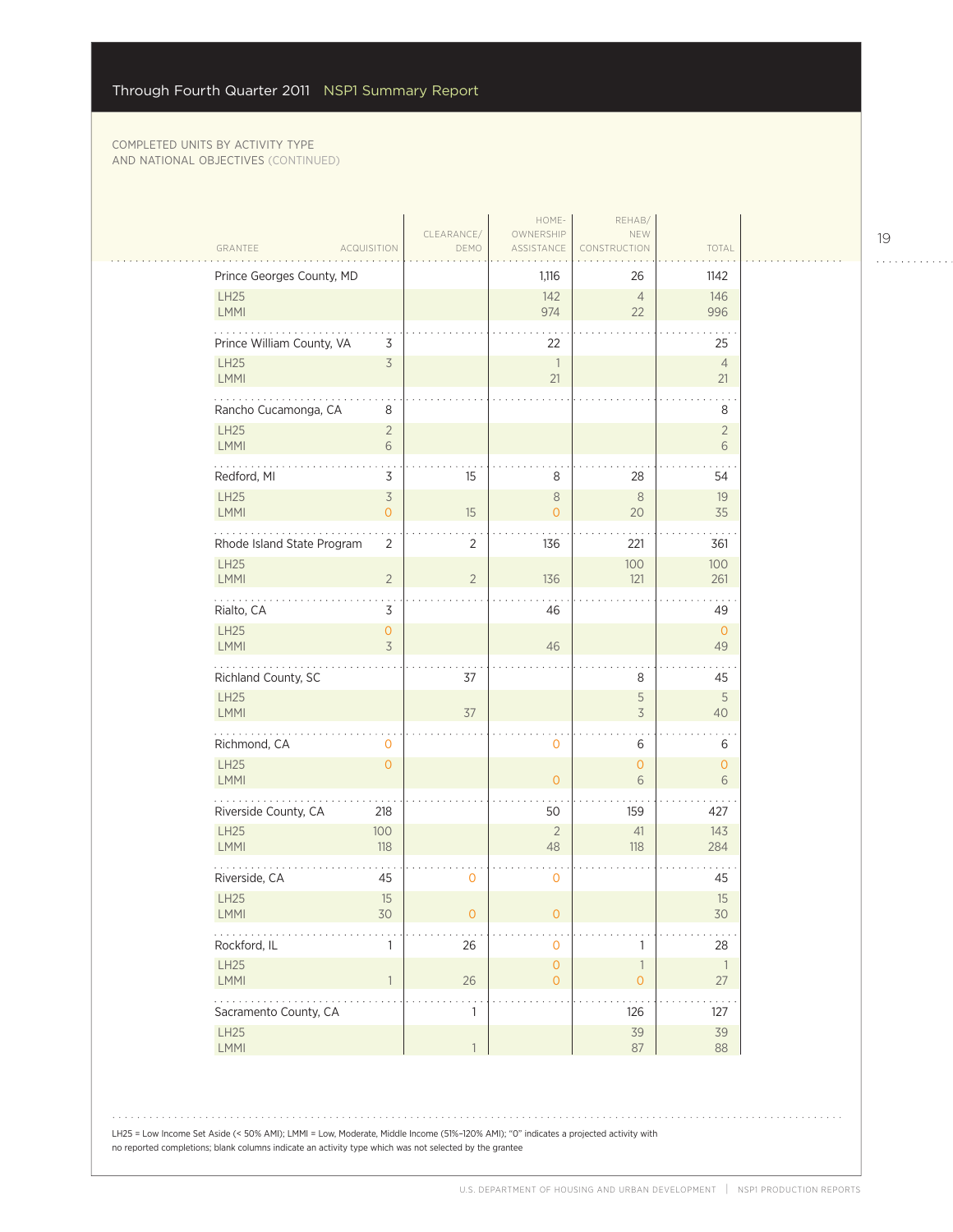$\sim$  . .

|                                                              | CLEARANCE/     | HOME-<br>OWNERSHIP       | REHAB/<br>NEW                              |                                  |
|--------------------------------------------------------------|----------------|--------------------------|--------------------------------------------|----------------------------------|
| GRANTEE<br><b>ACQUISITION</b>                                | DEMO           | ASSISTANCE               | CONSTRUCTION                               | TOTAL                            |
| Sacramento, CA                                               |                |                          | 89                                         | 89                               |
| LH25<br>LMMI                                                 |                |                          | 24<br>65                                   | 24<br>65                         |
| San Antonio, TX<br>102                                       |                | 6                        | 210                                        | 318                              |
| LH25<br>86<br><b>LMMI</b><br>16                              |                | 6                        | $\mathbf{O}$<br>210                        | 86<br>232                        |
| San Bernardino County, CA                                    |                | 18                       | 4                                          | 22                               |
| <b>LH25</b><br><b>LMMI</b>                                   |                | $\overline{7}$<br>$11\,$ | $\overline{2}$<br>$\overline{2}$           | 9<br>13                          |
| San Bernardino, CA<br>14                                     | 14             |                          |                                            | 28                               |
| <b>LH25</b><br>$\overline{9}$<br><b>LMMI</b><br>5            | 14             |                          |                                            | $\mathsf{9}$<br>19               |
| San Diego County, CA<br>12                                   |                | 3                        | 1                                          | 16                               |
| <b>LH25</b><br>12<br><b>LMMI</b>                             |                | $\mathfrak{Z}$           | 1                                          | 13<br>3                          |
| .<br>San Diego, CA<br>8                                      |                | 51                       | 4                                          | 63                               |
| <b>LH25</b><br>$\mathsf{O}\xspace$<br><b>LMMI</b><br>$\,8\,$ |                | 51                       | $\overline{4}$                             | $\overline{4}$<br>59             |
| San Joaquin County, CA<br>69                                 | 0              |                          | 42                                         | 111                              |
| LH25<br><b>LMMI</b><br>69                                    | $\overline{0}$ |                          | 42                                         | 42<br>69                         |
| .<br>San Jose, CA<br>$\mathbf 0$                             |                |                          | 0                                          | 0                                |
| LH25<br><b>LMMI</b><br>$\circ$                               |                |                          | $\overline{0}$<br>$\overline{O}$           | $\overline{O}$<br>$\overline{O}$ |
| Santa Ana, CA<br>48                                          |                | $\overline{4}$           |                                            | 52                               |
| LH25<br>14<br>LMMI<br>34                                     |                | $\sqrt{4}$               |                                            | 14<br>38                         |
| Sarasota County, FL<br>52                                    |                |                          |                                            | 52                               |
| LH25<br>23<br><b>LMMI</b><br>29                              |                |                          |                                            | 23<br>29                         |
| Savannah, GA<br>1                                            |                |                          | 3                                          | 4                                |
| LH25<br>$\overline{1}$<br>LMMI<br>$\mathsf{O}\xspace$        |                |                          | $\overline{\phantom{a}}$<br>$\overline{2}$ | $\overline{2}$<br>$\overline{2}$ |
| .<br>Seminole County, FL<br>$\mathbf{O}$                     |                |                          | 57                                         | 57                               |
| LH25<br>$\mathsf{O}\xspace$                                  |                |                          | 34<br>23                                   | 34<br>23                         |

20

. . . . . . . . . . . .

LH25 = Low Income Set Aside (< 50% AMI); LMMI = Low, Moderate, Middle Income (51%–120% AMI); "0" indicates a projected activity with no reported completions; blank columns indicate an activity type which was not selected by the grantee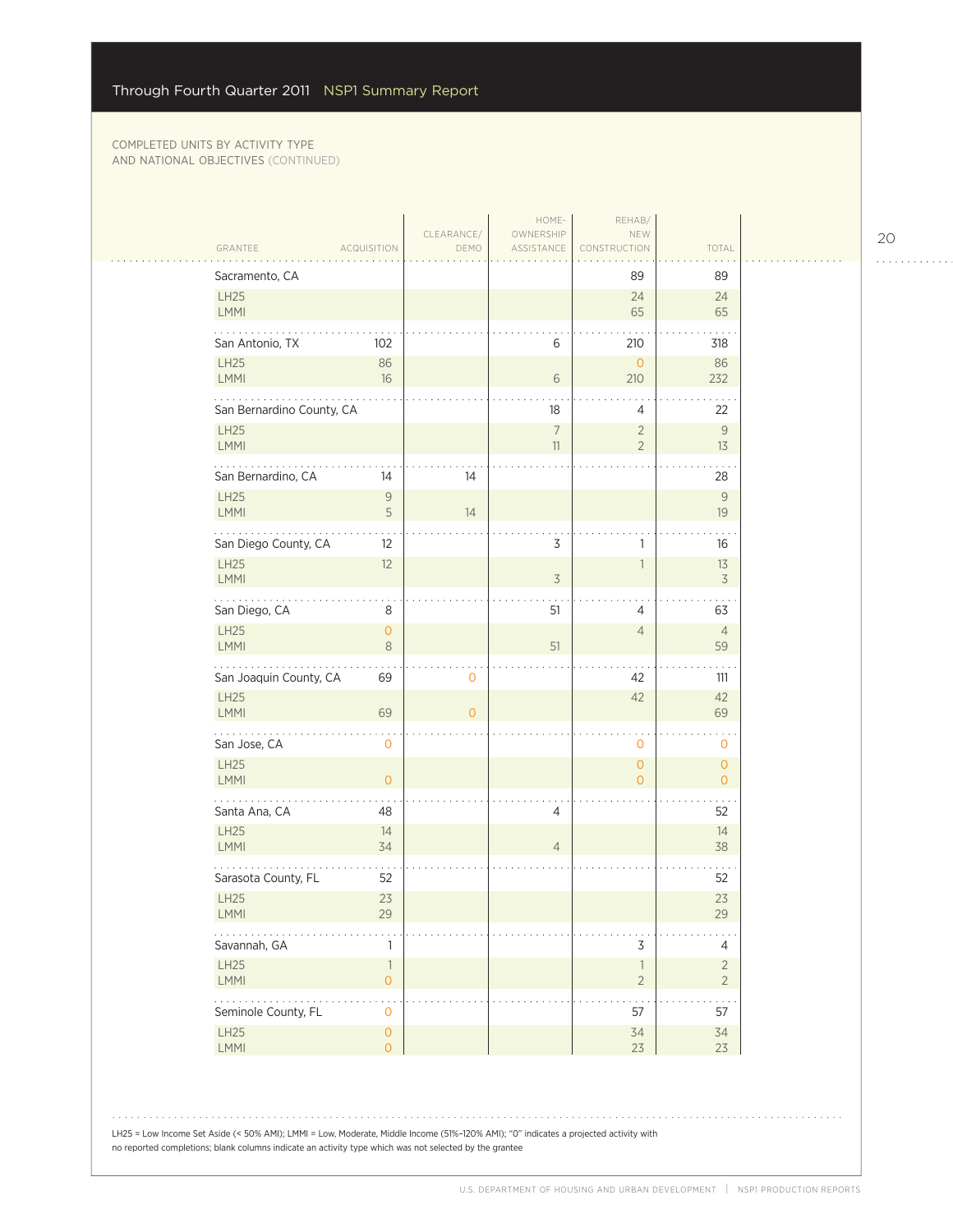| GRANTEE                         | ACQUISITION                         | CLEARANCE/<br>DEMO            | HOME-<br>OWNERSHIP<br>ASSISTANCE | REHAB/<br>NEW<br>CONSTRUCTION                   | TOTAL                  |
|---------------------------------|-------------------------------------|-------------------------------|----------------------------------|-------------------------------------------------|------------------------|
| Shelby County, TN               | 25                                  |                               |                                  | 34                                              | 59                     |
| LH25<br>LMMI                    | 6<br>19                             |                               |                                  | 11<br>23                                        | 17<br>42               |
| South Bend, IN                  |                                     | 69                            |                                  | 7                                               | 76                     |
| LH25                            |                                     | 69                            |                                  | $\overline{2}$<br>5                             | $\overline{2}$         |
| LMMI                            |                                     |                               |                                  |                                                 | 74                     |
| South Carolina<br>State Program | 150                                 | 251                           | 0                                | 23                                              | 424                    |
| LH25<br>LMMI                    | 97<br>53                            | 251                           | $\overline{0}$                   | 18<br>5                                         | 115<br>309             |
| Southfield, MI                  |                                     | 6                             | 65                               | 51                                              | 122                    |
| LH25<br>LMMI                    |                                     | $\sqrt{6}$                    | 65                               | 22<br>29                                        | 22<br>100              |
| Springfield, MA                 |                                     | 4                             |                                  | 28                                              | 32                     |
| <b>LH25</b><br>LMMI             |                                     | $\overline{4}$                |                                  | $\,8\,$<br>20                                   | $\,8\,$<br>24          |
| Springfield, OH                 | 0                                   | 0                             |                                  | 17                                              | 17                     |
| <b>LH25</b><br>LMMI             | $\overline{0}$<br>$\mathbf{O}$      | $\overline{O}$<br>$\mathbf 0$ |                                  | 11<br>6                                         | 11<br>6                |
| St Paul, MN                     | 11                                  |                               |                                  |                                                 | 11                     |
| LH25<br>LMMI                    | $\,8\,$<br>$\overline{\mathcal{S}}$ |                               |                                  |                                                 | $\,8\,$<br>$\preceq$   |
| 2020au<br>St Petersburg, FL     | 0                                   | 0                             |                                  | 20                                              | 20                     |
| LH25<br>LMMI                    | $\overline{O}$<br>$\overline{O}$    | $\overline{0}$                |                                  | 20<br>$\Omega$                                  | 20<br>$\overline{O}$   |
| St. Clair County, IL            | 21                                  |                               |                                  |                                                 | 21                     |
| <b>LH25</b><br>LMMI             | $\,8\,$<br>13                       |                               |                                  |                                                 | $8\phantom{1}$<br>$13$ |
| St. Louis County, MO            | 0                                   |                               |                                  | 32                                              | 32                     |
| LH25<br><b>LMMI</b>             | 0<br>$\overline{O}$                 |                               |                                  | $17\,$<br>15                                    | 17<br>15               |
| St. Louis, MO                   |                                     |                               |                                  | 3                                               | 3                      |
| LH25<br>LMMI                    |                                     |                               |                                  | $\mathsf{O}\xspace$<br>$\overline{\mathcal{S}}$ | 0<br>$\overline{3}$    |
| Stanislaus County, CA           | 54                                  |                               | $\mathsf 3$                      | 54                                              | 111                    |
| <b>LH25</b><br>LMMI             | 19<br>35                            |                               | $\overline{\mathcal{S}}$         | 19<br>35                                        | 38<br>73               |

21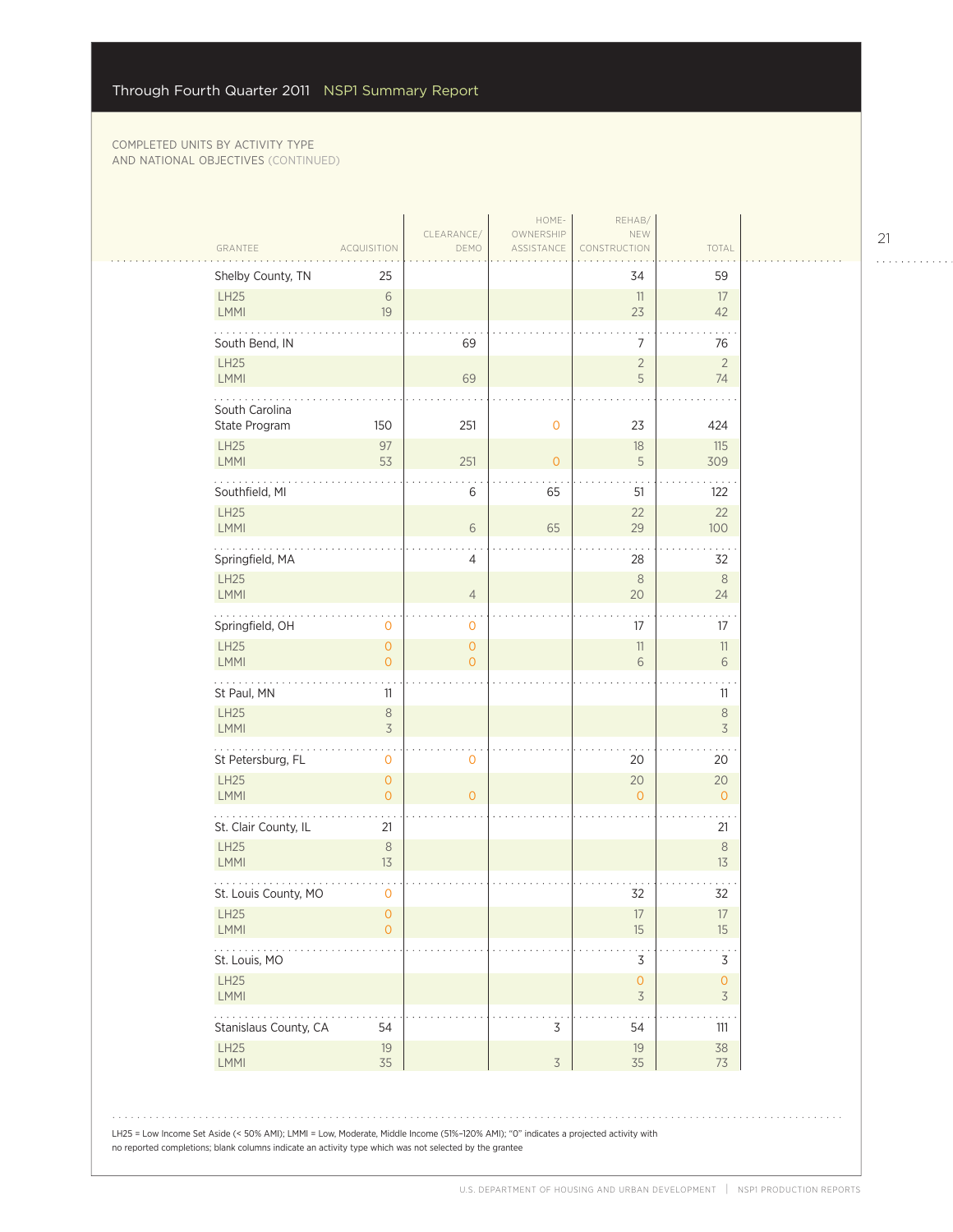| GRANTEE                     | <b>ACQUISITION</b>        | CLEARANCE/<br>DEMO         | HOME-<br>OWNERSHIP<br>ASSISTANCE | REHAB/<br>NEW<br>CONSTRUCTION | TOTAL                          |
|-----------------------------|---------------------------|----------------------------|----------------------------------|-------------------------------|--------------------------------|
| Stark County, OH            | 24                        | 13                         | 29                               | 1                             | 67                             |
| <b>LH25</b><br><b>LMMI</b>  | 11<br>13                  | 13                         | 29                               | $\overline{1}$                | 11<br>56                       |
| State of Alabama            |                           | 0                          |                                  | 134                           | 134                            |
| <b>LH25</b><br>LMMI         |                           | $\overline{O}$             |                                  | 86<br>48                      | 86<br>48                       |
| .<br>State of Arkansas      |                           |                            |                                  | 126                           | 126                            |
| <b>LH25</b><br>LMMI         |                           |                            |                                  | 124<br>$\overline{2}$         | 124<br>$\overline{2}$          |
| State of California         | 0                         | 90                         | 183                              | 257                           | 530                            |
| <b>LH25</b><br>LMMI         | $\overline{O}$<br>0       | 90                         | 183                              | $\overline{0}$<br>257         | $\overline{0}$<br>530          |
| State of Colorado           | 0                         |                            | $\mathbf 0$                      | $\mathbf 0$                   | 0                              |
| <b>LH25</b><br>LMMI         | 0<br>$\overline{O}$       |                            | $\overline{0}$                   | $\mathbf{O}$<br>$\mathbf{O}$  | $\mathbf{O}$<br>$\overline{O}$ |
| 2020au<br>State of Delaware |                           | 3                          | 28                               | 49                            | $\ddotsc$<br>80                |
| <b>LH25</b><br>LMMI         |                           | $\overline{3}$             | $7\overline{ }$<br>21            | 14<br>35                      | 21<br>59                       |
| State of Florida            | 0                         | $12 \overline{ }$          | $\mathbf 0$                      | 34                            | 46                             |
| <b>LH25</b><br><b>LMMI</b>  | $\circ$<br>$\overline{O}$ | 12                         | $\overline{0}$                   | 11<br>23                      | 11<br>35                       |
| .<br>State of Georgia       | 45                        | 77                         | 1,107                            | 157                           | 1,386                          |
| LH25<br><b>LMMI</b>         | 23<br>22                  | 18<br>59                   | 108<br>999                       | 46<br>111                     | 195<br>1191                    |
| State of Idaho              | 163                       |                            | 53                               |                               | 216                            |
| <b>LH25</b><br>LMMI         | 44<br>119                 |                            | 5<br>48                          |                               | 49<br>167                      |
| State of Illinois           |                           | 0                          | 1                                | 52                            | 53                             |
| <b>LH25</b><br><b>LMMI</b>  |                           | 0                          |                                  | 31<br>21                      | 31<br>22                       |
| State of Indiana-IHCDA      |                           | 110                        | 478                              | 205                           | 793                            |
| <b>LH25</b><br>LMMI         |                           | $\mathsf{O}\xspace$<br>110 | 478                              | 94<br>111                     | 94<br>699                      |
| .<br>State of Iowa          |                           |                            |                                  | 38                            | 38                             |
| LH25<br>LMMI                |                           |                            |                                  | $10\,$<br>28                  | 10 <sup>°</sup><br>28          |

LH25 = Low Income Set Aside (< 50% AMI); LMMI = Low, Moderate, Middle Income (51%–120% AMI); "0" indicates a projected activity with no reported completions; blank columns indicate an activity type which was not selected by the grantee

22

. . . . . . . . . . . .

 $1.1.1.1.1.1.1.1.1$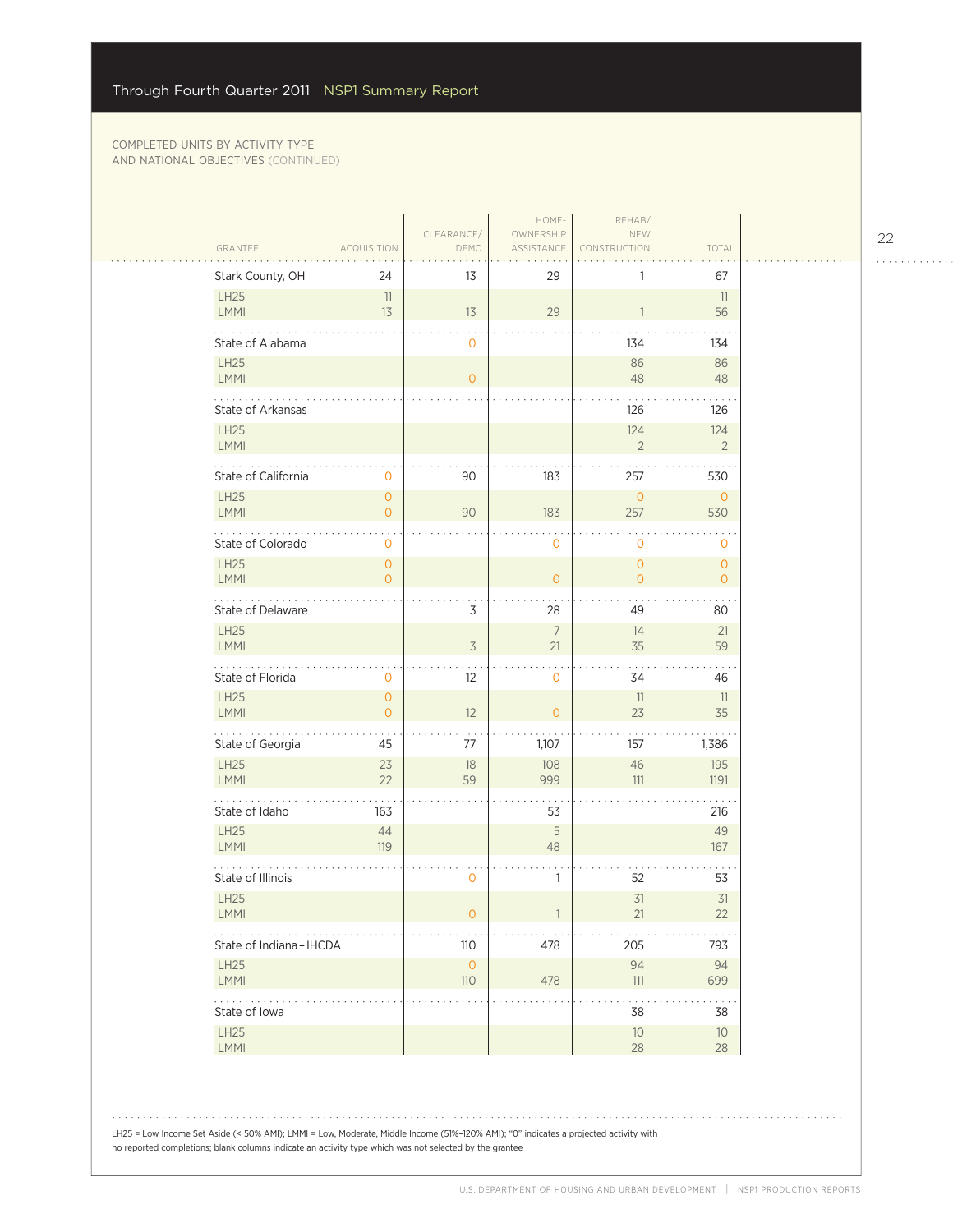$\sim$  .

|                            |                                  |                                       | HOME-                                      | REHAB/                         |                       |
|----------------------------|----------------------------------|---------------------------------------|--------------------------------------------|--------------------------------|-----------------------|
| GRANTEE                    | <b>ACQUISITION</b>               | CLEARANCE/<br>DEMO                    | OWNERSHIP<br>ASSISTANCE                    | NEW<br><b>RUCTION</b>          | TOTAL                 |
| State of Kansas            | 3                                | $\overline{2}$                        | 24                                         | 105                            | 134                   |
| <b>LH25</b><br>LMMI        | $\overline{2}$<br>$\mathbf{1}$   | $\overline{2}$                        | $\overline{4}$<br>20                       | 35<br>70                       | 41<br>93              |
| State of Kentucky          |                                  | 38                                    | 8                                          | 118                            | 164                   |
| LH25<br>LMMI               |                                  | $\overline{7}$<br>31                  | $\,8\,$<br>$\overline{O}$                  | 46<br>72                       | 61<br>103             |
| State of Louisiana         | 0                                | $\mathbf{0}$                          | 121                                        | 113                            | 234                   |
| <b>LH25</b><br><b>LMMI</b> | $\overline{0}$<br>$\overline{O}$ | $\mathsf{O}\xspace$<br>$\overline{O}$ | 121                                        | 52<br>61                       | 52<br>182             |
| State of Maine             | $\mathbf{O}$                     | 6                                     |                                            | 13                             | 19                    |
| <b>LH25</b><br>LMMI        | $\overline{O}$                   | 6                                     |                                            | $\overline{\mathcal{S}}$<br>10 | $\overline{3}$<br>16  |
| State of Maryland          | 5                                | $\mathbf{1}$                          | 236                                        | 43                             | 285                   |
| LH25                       | $\overline{2}$                   |                                       | 30                                         | 30                             | 62                    |
| <b>LMMI</b>                | $\overline{3}$                   | $\overline{1}$                        | 206                                        | 13                             | 223                   |
| State of Massachusetts     | 16                               | 23                                    |                                            | 101                            | 140                   |
| <b>LH25</b><br>LMMI        | $\overline{\phantom{a}}$<br>15   | 23                                    |                                            | 51<br>50                       | 52<br>88              |
| State of Michigan          | $\mathbf 0$                      | 548                                   | 22                                         | 46                             | 616                   |
| <b>LH25</b><br>LMMI        | $\Omega$                         | 548                                   | $\overline{\mathcal{S}}$<br>19             | 6<br>40                        | 9<br>607              |
| .<br>State of Minnesota    |                                  | 105                                   | 122                                        | 96                             | 323                   |
| LH25<br><b>LMMI</b>        |                                  | $\overline{0}$<br>105                 | 32<br>90                                   | 44<br>52                       | 76<br>247             |
| State of Mississippi       | 546                              |                                       |                                            | 110                            | 656                   |
| <b>LH25</b><br>LMMI        | 92<br>454                        |                                       |                                            | 110<br>$\overline{O}$          | 202<br>454            |
| State of Missouri          | 4                                | $\,$ 6 $\,$                           | 292                                        | 0                              | 302                   |
| <b>LH25</b><br><b>LMMI</b> | $\overline{0}$<br>4              | $\overline{2}$<br>4                   | $\overline{O}$<br>292                      | $\overline{0}$<br>0            | $\overline{2}$<br>300 |
| State of Montana           | 0                                | $\mathbf 0$                           | 3                                          | 50                             | 53                    |
| <b>LH25</b><br>LMMI        | $\overline{O}$<br>$\overline{0}$ | $\mathsf{O}\xspace$<br>$\circ$        | $\overline{\mathcal{S}}$<br>$\overline{O}$ | 23<br>27                       | 26<br>27              |
| State of Nebraska          |                                  | . .<br>10 <sup>°</sup>                |                                            | 57                             | 67                    |
| <b>LH25</b><br>LMMI        |                                  | 10 <sup>°</sup>                       |                                            | $\mathsf{O}$<br>57             | $\circ$<br>67         |
|                            |                                  |                                       |                                            |                                |                       |

LH25 = Low Income Set Aside (< 50% AMI); LMMI = Low, Moderate, Middle Income (51%–120% AMI); "0" indicates a projected activity with no reported completions; blank columns indicate an activity type which was not selected by the grantee

23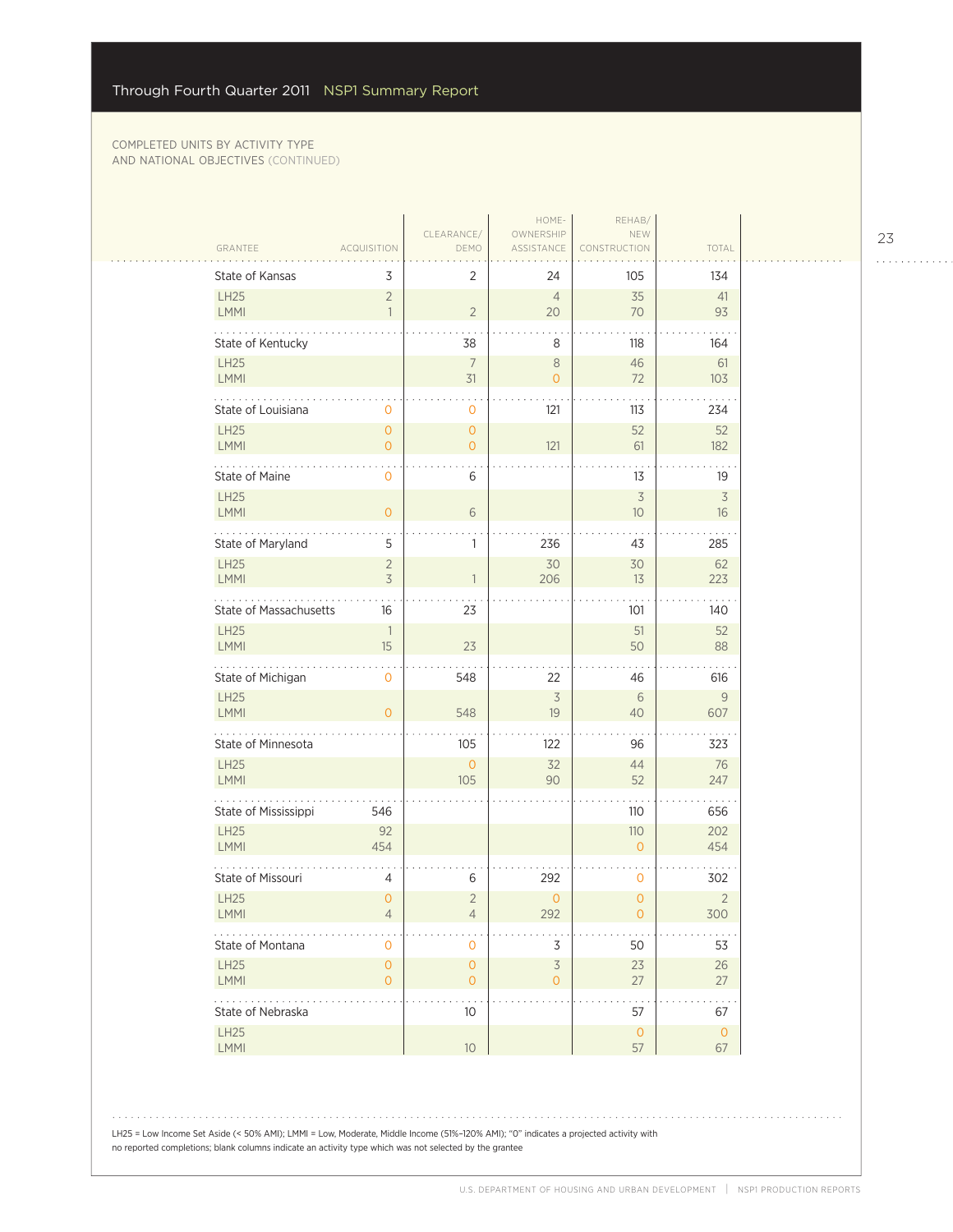|                             |                                  |                                | HOME-                            | REHAB/                         |                      |
|-----------------------------|----------------------------------|--------------------------------|----------------------------------|--------------------------------|----------------------|
| GRANTEE                     | <b>ACQUISITION</b>               | CLEARANCE/<br>DEMO             | OWNERSHIP<br>ASSISTANCE          | NEW<br>NSTRUCTION              | TOTAL                |
| State of Nevada             |                                  |                                | 117                              | 89                             | 206                  |
| <b>LH25</b><br>LMMI         |                                  |                                | 117                              | 57<br>32                       | 57<br>149            |
| State of New Hampshire      | $\mathbf 0$                      | 19                             | 0                                | $\mathbf{O}$                   | $\sim$<br>19         |
| <b>LH25</b><br>LMMI         | $\overline{O}$<br>$\overline{O}$ | 19                             | $\overline{O}$                   | $\circ$<br>$\circ$             | $\circ$<br>19        |
| .<br>State of New Jersey    | 2                                | 1                              |                                  | 26                             | 29                   |
| <b>LH25</b><br>LMMI         | $\overline{2}$<br>$\Omega$       | $\mathbf{1}$<br>$\overline{0}$ |                                  | $\overline{3}$<br>23           | 6<br>23              |
| State of New York           |                                  | 154                            |                                  | 96                             | 250                  |
| <b>LH25</b><br>LMMI         |                                  | 154                            |                                  | 25<br>71                       | 25<br>225            |
| State of North Carolina     | 30                               | 6                              | 222                              | 121                            | 379                  |
| <b>LH25</b><br>LMMI         | 19<br>11                         | $\mathbf 0$<br>6               | 28<br>194                        | 83<br>38                       | 130<br>249           |
| State of North Dakota - DOC | 0                                | $\mathbf 0$                    |                                  | 114                            | 114                  |
| <b>LH25</b><br><b>LMMI</b>  | $\Omega$                         | $\overline{O}$                 |                                  | 55<br>59                       | 55<br>59             |
| State of Ohio               |                                  | 10,379                         |                                  | 135                            | 10,514               |
| LH25<br>LMMI                |                                  | 10,379                         |                                  | 18<br>117                      | 18<br>10,496         |
| .<br>State of Oregon        |                                  |                                | 168                              | 42                             | 210                  |
| LH25<br><b>LMMI</b>         |                                  |                                | $18\,$<br>150                    | 26<br>16                       | 44<br>166            |
| State of Pennsylvania       |                                  | 7                              |                                  | 344                            | 351                  |
| <b>LH25</b><br>LMMI         |                                  | $\overline{7}$                 |                                  | 238<br>106                     | 238<br>113           |
| State of South Dakota       | 9                                | 1                              | 1                                | 89                             | 100                  |
| <b>LH25</b><br>LMMI         | $\overline{3}$<br>6              | $\overline{0}$                 | $\mathbf{0}$                     | 35<br>54                       | 38<br>62             |
| .<br>State of Tennessee     | 56                               | 14                             | 4                                | $\mathsf 3$                    | 77                   |
| LH25<br>LMMI                | 27<br>29                         | 14                             | $\overline{4}$                   | $\mathsf 3$<br>$\circ$         | 30<br>47             |
| .<br>State of Texas-TDHCA   | 14                               | 117                            | 10                               | $\bullet$<br>8                 | $\sim$ $\sim$<br>149 |
| LH25<br>LMMI                | $11\,$<br>$\overline{3}$         | 117                            | $\overline{3}$<br>$\overline{7}$ | $\mathsf{O}\xspace$<br>$\,8\,$ | 14<br>135            |
|                             |                                  |                                |                                  |                                |                      |

LH25 = Low Income Set Aside (< 50% AMI); LMMI = Low, Moderate, Middle Income (51%–120% AMI); "0" indicates a projected activity with no reported completions; blank columns indicate an activity type which was not selected by the grantee

24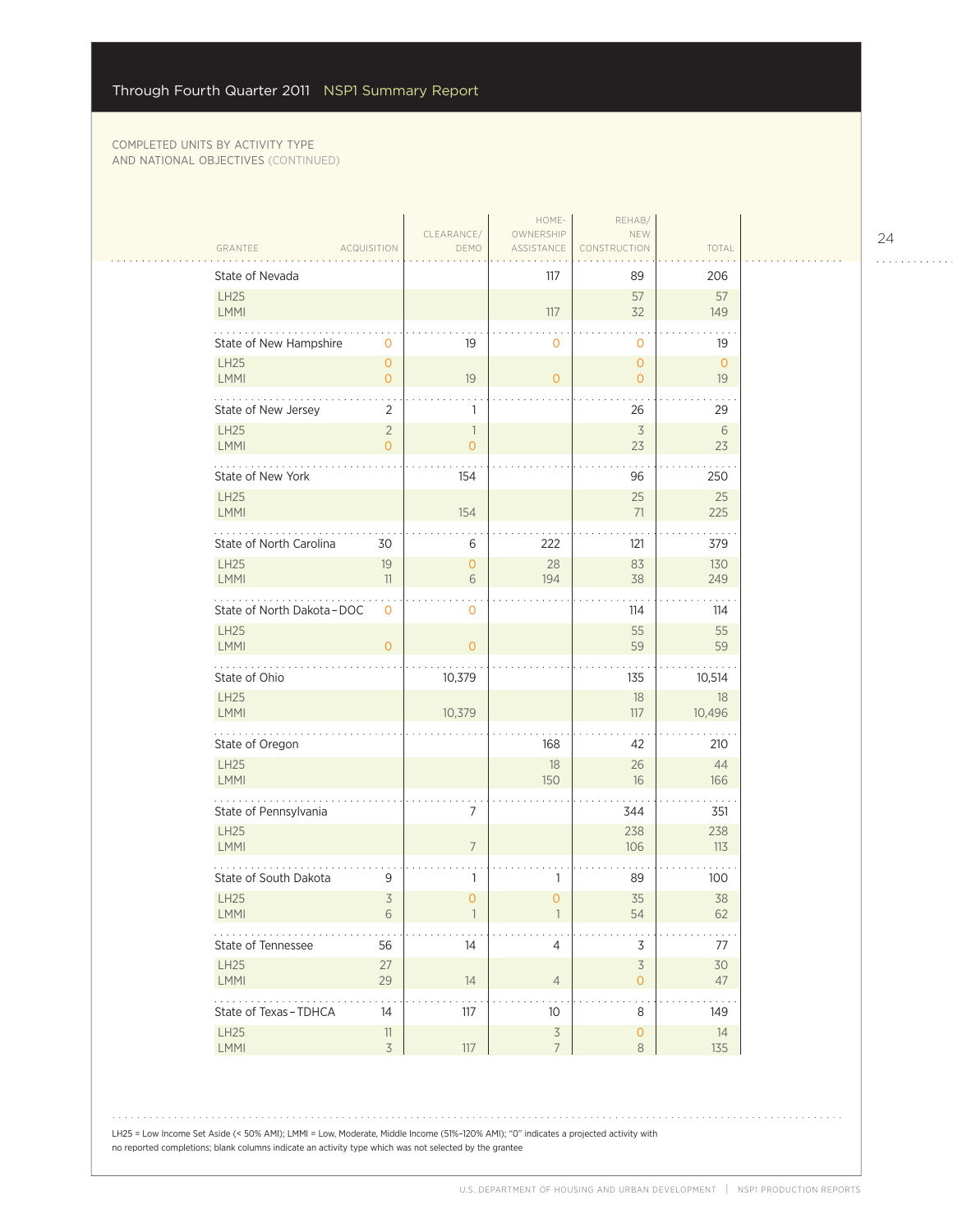$\mathbb{R}$ 

|                                     |                                     |                                       | HOME-                   | REHAB/                                |                                                 |
|-------------------------------------|-------------------------------------|---------------------------------------|-------------------------|---------------------------------------|-------------------------------------------------|
| GRANTEE                             | <b>ACQUISITION</b>                  | CLEARANCE/<br>DEMO                    | OWNERSHIP<br>ASSISTANCE | NEW<br>CONSTRUCTION                   | TOTAL                                           |
| State of Utah                       | 163                                 |                                       |                         | 0                                     | 163                                             |
| <b>LH25</b><br><b>LMMI</b>          | 102<br>61                           |                                       |                         | $\mathbf{O}$                          | 102<br>61                                       |
| State of Vermont                    | 38                                  | $\mathbf 0$                           |                         | 132                                   | 170                                             |
| <b>LH25</b><br>LMMI                 | 13<br>25                            | $\mathbf{O}$                          |                         | 42<br>90                              | 55<br>115                                       |
| State of Virginia                   | $\mathbf 0$                         |                                       | $\mathbf 0$             | $\mathbf 0$                           | $\mathbf 0$                                     |
| <b>LH25</b>                         | $\circ$                             |                                       | $\overline{O}$          | $\overline{O}$                        | $\mathbf{O}$                                    |
| <b>LMMI</b>                         | $\overline{O}$                      |                                       | $\mathbf{O}$            | $\overline{0}$                        | $\overline{O}$                                  |
| State of Washington                 | 71                                  | 3                                     | 43                      |                                       | 117                                             |
| <b>LH25</b><br>LMMI                 | 47<br>24                            | $\overline{\mathcal{S}}$              | $\circ$<br>43           |                                       | 47<br>70                                        |
| State of West Virginia              |                                     |                                       |                         | 123                                   | 123                                             |
| <b>LH25</b><br>LMMI                 |                                     |                                       |                         | 65<br>58                              | 65<br>58                                        |
| State of Wisconsin                  | $\overline{2}$                      | 49                                    | 59                      | 158                                   | 268                                             |
| <b>LH25</b><br>LMMI                 | $\overline{O}$<br>$\overline{2}$    | 49                                    | 18<br>41                | 80<br>78                              | 98<br>170                                       |
| Sterling Heights, MI                |                                     | $\mathbf 0$                           | 12                      | 12                                    | 24                                              |
| <b>LH25</b><br><b>LMMI</b>          |                                     | $\overline{O}$                        | 12                      | 12                                    | 12<br>12                                        |
| Stockton, CA                        | 1                                   |                                       | 7                       | 42                                    | 50                                              |
| LH25<br><b>LMMI</b>                 | $\mathbf{1}$                        |                                       | $\overline{7}$          | $\overline{0}$<br>42                  | $\mathsf{O}\xspace$<br>50                       |
| Suffolk County, NY                  |                                     |                                       |                         | 16                                    | 16                                              |
| <b>LH25</b><br>LMMI                 |                                     |                                       |                         | $\overline{4}$<br>12                  | $\overline{4}$<br>12                            |
| Summit County, OH                   |                                     | 0                                     |                         | 10                                    | 10 <sup>°</sup>                                 |
| <b>LH25</b><br>LMMI                 |                                     | $\overline{0}$<br>$\mathsf{O}\xspace$ |                         | $\overline{7}$<br>$\overline{3}$      | $\overline{\phantom{a}}$<br>3                   |
| $\sim$ $\sim$ $\sim$<br>Sunrise, FL | 1                                   | $\mathsf{O}\xspace$                   | $\mathsf{O}\xspace$     | $\,$ 6 $\,$                           | $\boldsymbol{7}$                                |
| LH25<br>LMMI                        | $\mathsf{O}\xspace$<br>$\mathbf{1}$ | $\mathsf{O}\xspace$                   | $\mathsf{O}\xspace$     | $\mathsf{O}\xspace$<br>$\sqrt{6}$     | $\mathsf{O}\xspace$<br>$\overline{\mathcal{I}}$ |
| 1.1.1.1.1<br>Surprise Town, AZ      |                                     |                                       | 19                      | $\mathsf{O}\xspace$                   | $\ddotsc$<br>19                                 |
| <b>LH25</b><br>LMMI                 |                                     |                                       | $\overline{7}$<br>12    | $\mathsf{O}\xspace$<br>$\overline{O}$ | $\boldsymbol{7}$<br>12                          |

LH25 = Low Income Set Aside (< 50% AMI); LMMI = Low, Moderate, Middle Income (51%–120% AMI); "0" indicates a projected activity with no reported completions; blank columns indicate an activity type which was not selected by the grantee

25

. . . . . . . . . . . .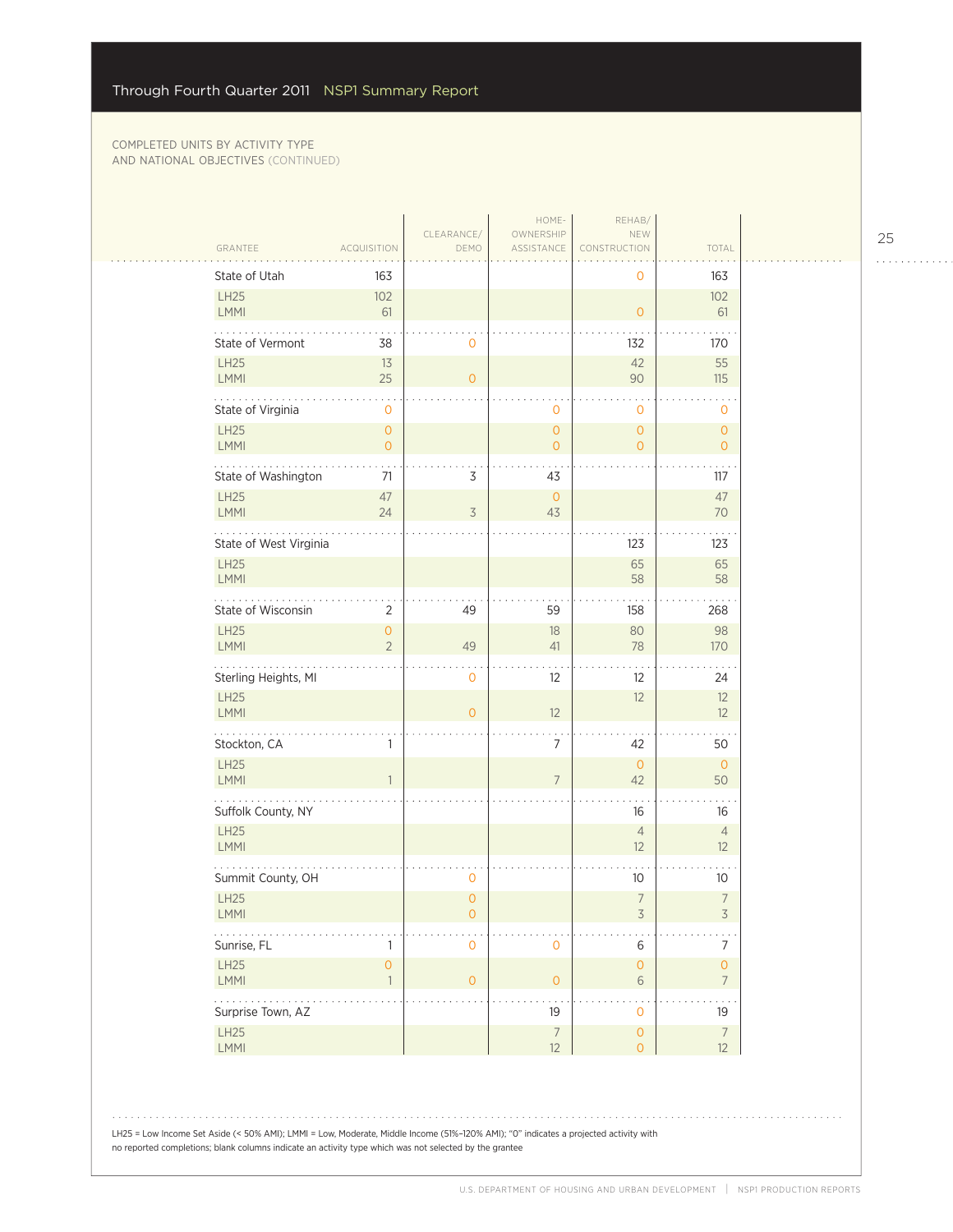$\mathcal{L}_{\mathcal{A}}$ 

| GRANTEE<br><b>ACQUISITION</b>                              | CLEARANCE/<br>DEMO  | HOME-<br>OWNERSHIP<br>ASSISTANCE | REHAB/<br>NEW<br>CONSTRUCTION              | TOTAL                                      |
|------------------------------------------------------------|---------------------|----------------------------------|--------------------------------------------|--------------------------------------------|
| Tamarac, FL                                                | 1                   | 53                               | 53                                         | 107                                        |
| LH25<br>LMMI                                               | $\overline{1}$      | $16$<br>37                       | $16\,$<br>37                               | 32<br>75                                   |
| Tampa, FL<br>$\circ$                                       |                     |                                  | 94                                         | 94                                         |
| LH25<br>$\circ$<br>LMMI<br>$\overline{O}$                  |                     |                                  | 74<br>20                                   | 74<br>20                                   |
| المتحدث والمنافذة<br>Tarrant County, TX<br>14              |                     | $\circ$                          | 10                                         | 24                                         |
| <b>LH25</b><br>LMMI<br>14                                  |                     | $\overline{O}$                   | 10                                         | 10 <sup>°</sup><br>14                      |
| Taylor, MI<br>20                                           |                     |                                  |                                            | 20                                         |
| LH25<br>$\overline{4}$<br>LMMI<br>16                       |                     |                                  |                                            | $\overline{4}$<br>16                       |
| Territory of Guam                                          |                     |                                  | 3                                          | $\mathfrak Z$                              |
| <b>LH25</b>                                                |                     |                                  | $\overline{3}$                             | $\overline{3}$                             |
| .<br>Toledo, OH                                            | 112                 | $\overline{2}$                   | 45                                         | 159                                        |
| LH25<br>LMMI                                               | 112                 | $\overline{2}$                   | $17\,$<br>28                               | 17<br>142                                  |
| Tucson, AZ                                                 |                     |                                  | $\mathbf 0$                                | $\mathbf 0$                                |
| <b>LH25</b><br>LMMI                                        |                     |                                  | $\mathsf{O}\xspace$<br>$\mathsf{O}\xspace$ | $\mathsf{O}\xspace$<br>$\mathbf{O}$        |
| Union County, NJ<br>$\mathbf 0$                            | $\mathsf{O}\xspace$ |                                  | $\mathbf 0$                                | 0                                          |
| LH25<br>$\mathsf{O}\xspace$<br>LMMI<br>$\Omega$            | $\mathbf{O}$        |                                  | $\mathsf{O}\xspace$<br>$\overline{O}$      | $\mathbf{O}$<br>$\mathbf{O}$               |
| Vallejo, CA                                                |                     | $\mathsf 3$                      | $\,$ 6 $\,$                                | 9                                          |
| <b>LH25</b><br>LMMI                                        |                     | $\overline{\mathcal{S}}$         | $\mathsf{O}\xspace$<br>6                   | $\mathsf{O}\xspace$<br>9                   |
| 202020<br>Victorville, CA<br>11                            | 2                   | 17                               | $\mathbf 0$                                | 30                                         |
| <b>LH25</b><br>$\overline{\mathcal{S}}$<br>$\,8\,$<br>LMMI | $\overline{2}$      | 17                               | $\mathbf{O}$                               | $\mathsf S$<br>25                          |
| .<br>Virgin Islands<br>$\mathbf 0$                         |                     |                                  | $\mathbf 0$                                | 0                                          |
| LH25<br>$\overline{0}$<br>LMMI                             |                     |                                  | $\mathsf{O}\xspace$<br>$\mathsf{O}\xspace$ | $\mathsf{O}\xspace$<br>$\mathsf{O}\xspace$ |
| .<br>Visalia, CA<br>30                                     |                     |                                  |                                            | 30                                         |
| LMMI<br>$26\,$<br>LH25<br>$\overline{4}$                   |                     |                                  |                                            | $26\,$<br>$\overline{4}$                   |

LH25 = Low Income Set Aside (< 50% AMI); LMMI = Low, Moderate, Middle Income (51%–120% AMI); "0" indicates a projected activity with no reported completions; blank columns indicate an activity type which was not selected by the grantee

26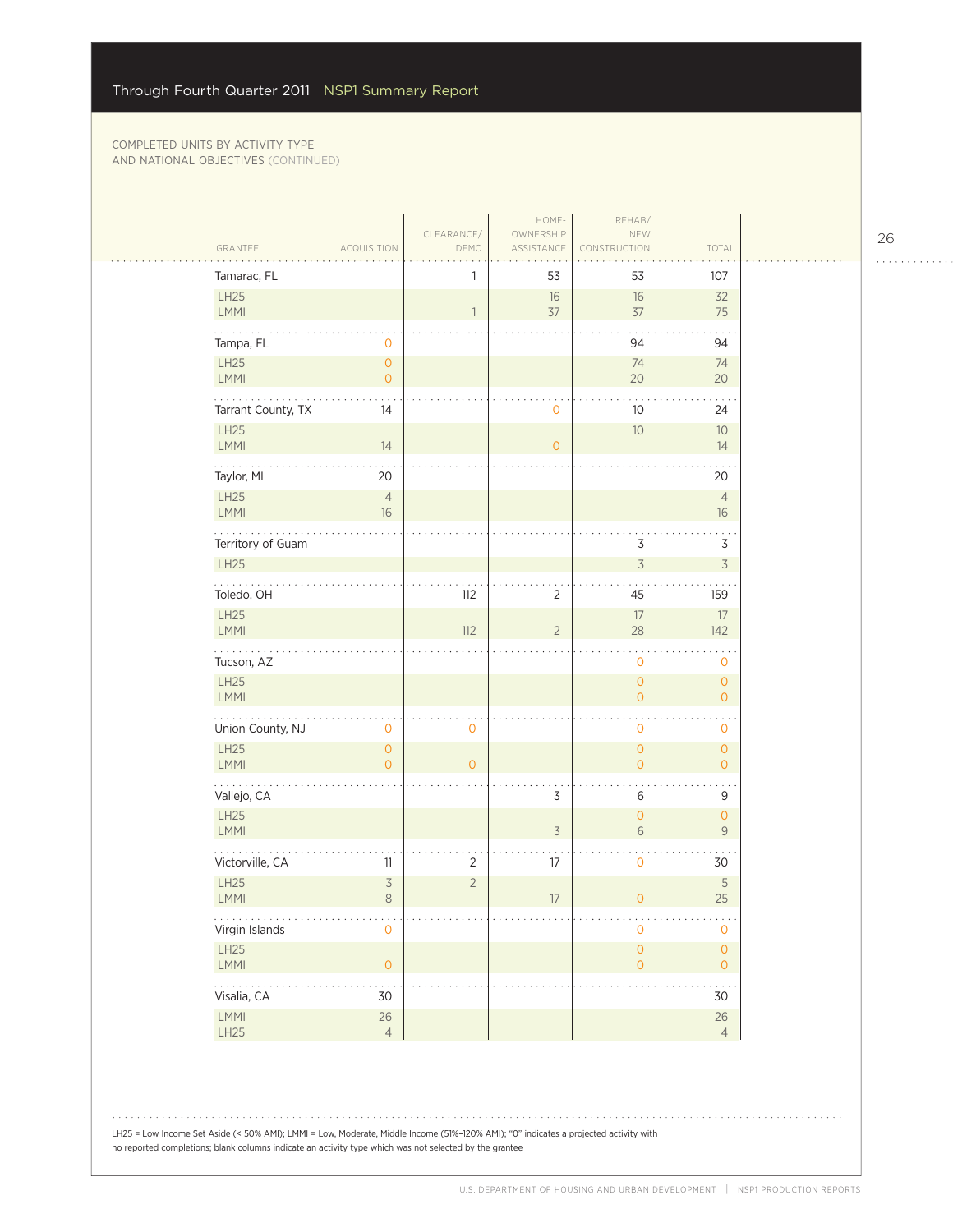المتحدث

| GRANTEE                    | <b>ACQUISITION</b>               | CLEARANCE/<br>DEMO | HOME-<br>OWNERSHIP<br><b>ASSISTANCE</b> | REHAB/<br>NEW<br>CONSTRUCTION    | TOTAL                            |  |
|----------------------------|----------------------------------|--------------------|-----------------------------------------|----------------------------------|----------------------------------|--|
| Volusia County, FL         | 4                                | $\mathbf 0$        | 0                                       | 26                               | 30                               |  |
| <b>LH25</b>                | $\overline{4}$                   |                    |                                         | 12                               | 16                               |  |
| LMMI                       | $\overline{0}$                   | $\overline{0}$     | $\overline{O}$                          | 14                               | 14                               |  |
| .<br>Warren, MI            |                                  | 37                 | $\mathbf{1}$                            | 11                               | 49                               |  |
| <b>LH25</b>                |                                  | 37                 | $\overline{O}$<br>$\mathbf{1}$          | $\mathsf S$<br>6                 | 5                                |  |
| <b>LMMI</b>                |                                  |                    |                                         |                                  | 44                               |  |
| Washington, DC             |                                  |                    |                                         | 12                               | $12 \overline{ }$                |  |
| <b>LH25</b><br>LMMI        |                                  |                    |                                         | $\,8\,$<br>$\overline{4}$        | $\,8\,$<br>$\overline{4}$        |  |
| Washtenaw County, MI       |                                  | 14                 | 212                                     | 60                               | 286                              |  |
| <b>LH25</b><br><b>LMMI</b> |                                  | 14                 | 212                                     | 56<br>$\overline{4}$             | 56<br>230                        |  |
| Waterford Township, MI     | 1                                |                    | 124                                     |                                  | 125                              |  |
| <b>LH25</b>                |                                  |                    | 23                                      |                                  | 23                               |  |
| <b>LMMI</b>                | $\mathbf{1}$                     |                    | 101                                     |                                  | 102                              |  |
| Wayne County, MI           |                                  | 475                | $\mathbf 0$                             | 8                                | 483                              |  |
| LH25<br><b>LMMI</b>        |                                  | 475                | $\mathsf O$                             | $\,8\,$                          | $\,8\,$<br>475                   |  |
| .<br>West Palm Beach, FL   | $\overline{2}$                   | 4                  | ò,<br>$\mathbf 0$                       | 1                                | 7                                |  |
| <b>LH25</b><br>LMMI        | $\overline{O}$<br>$\overline{2}$ | $\overline{4}$     | $\overline{O}$                          | $\mathbf{1}$                     | $\overline{O}$<br>$\overline{7}$ |  |
| Westland, MI               |                                  | 3                  | 23                                      | 4                                | 30                               |  |
| <b>LH25</b><br>LMMI        |                                  | $\overline{3}$     | 23                                      | $\overline{4}$<br>$\overline{O}$ | $\overline{4}$<br>26             |  |
| Will County, IL            |                                  | 1                  | 45                                      | 98                               | 144                              |  |
| LH25<br>LMMI               |                                  | 1                  | 45                                      | 18<br>80                         | 18<br>126                        |  |
| Worcester, MA              |                                  | 16                 |                                         | 51                               | 67                               |  |
| LH25<br><b>LMMI</b>        |                                  | 16                 |                                         | 28<br>23                         | 28<br>39                         |  |
| Wyoming State Program      | 18                               |                    |                                         | $\mathbf{0}$                     | 18                               |  |
| LH25<br><b>LMMI</b>        | 6<br>12                          |                    |                                         | $\overline{O}$                   | 6<br>12                          |  |

27 . . . . . . . . . . . .

LH25 = Low Income Set Aside (< 50% AMI); LMMI = Low, Moderate, Middle Income (51%–120% AMI); "0" indicates a projected activity with no reported completions; blank columns indicate an activity type which was not selected by the grantee